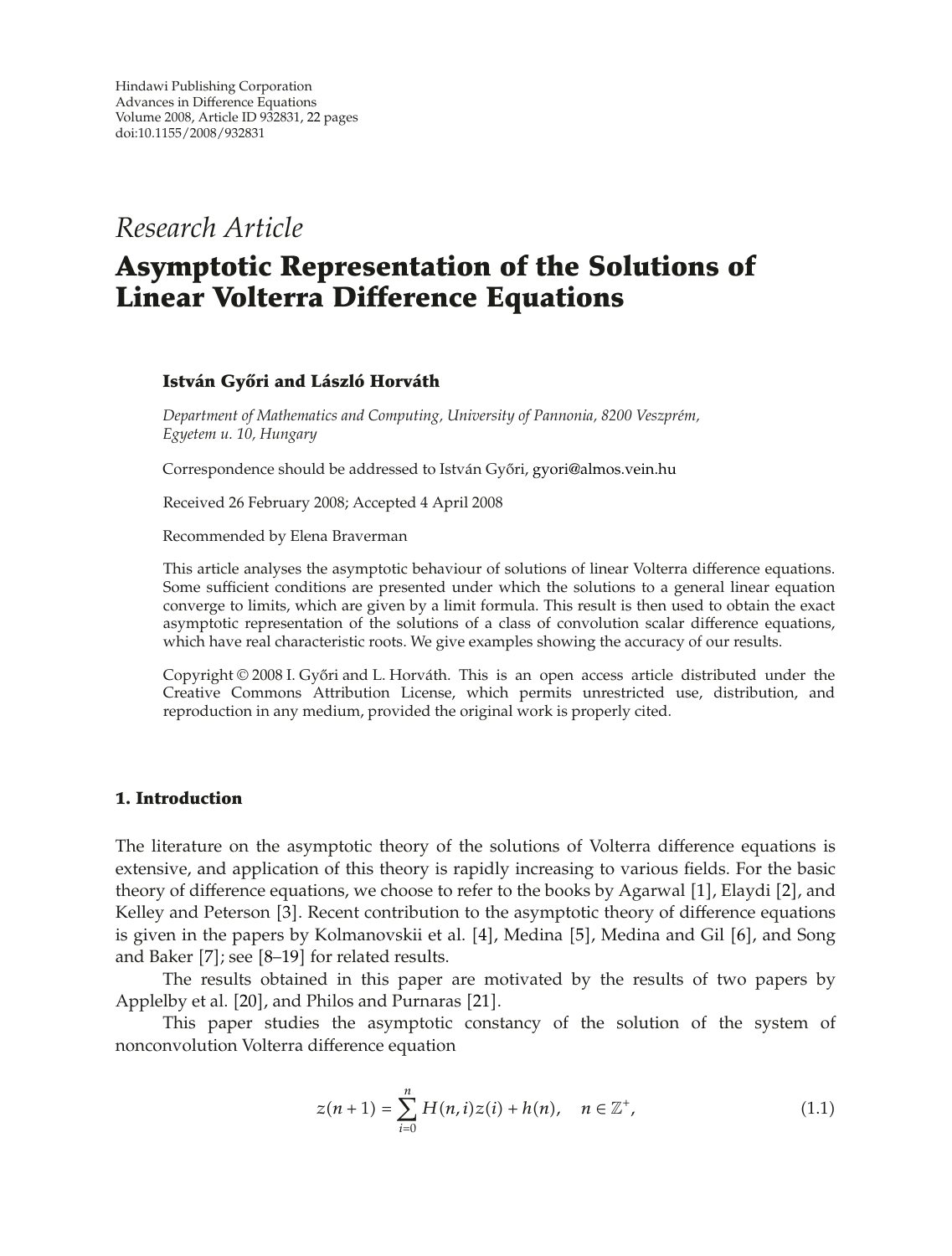with the initial condition

$$
z(0) = z_0,\tag{1.2}
$$

where  $z_0 \in \mathbb{R}^d$ ,  $(H(n,i))_{0 \le i \le n}$  and  $(h(n))_{n \ge 0}$  are sequences with elements in  $\mathbb{R}^{d \times d}$  and  $\mathbb{R}^d$ , respectively.

Under appropriate assumptions, it is proved that the solution converges to a finite limit which obeys a limit formula. Our paper develops further the recent work  $[20]$ . The distinction between the works is explained as follows. For large enough *n*, in fact  $n \ge 2m + 2$ , the sum in  $(1.1)$  can be split into three terms

$$
\sum_{i=0}^{m} H(n,i)z(i) + \sum_{i=m+1}^{n-m-1} H(n,i)z(i) + \sum_{j=0}^{m} H(n,n-j)z(n-j),
$$
\n(1.3)

since

$$
\sum_{i=n-m}^{n} H(n,i)z(i) = \sum_{j=0}^{m} H(n,n-j)z(n-j).
$$
 (1.4)

In [20, Theorem 3.1] the middle sum in (1.3) contributed nothing to the limit lim<sub>*n*→∞</sub>*z*(*n*), since it was assumed that

$$
\lim_{m \to \infty} \left( \limsup_{n \to \infty} \sum_{i=m}^{n-m} |H(n,i)| \right) = O. \tag{1.5}
$$

In our case, we split the sum in  $(1.1)$  only into two terms, and the condition  $(1.5)$  is not assumed. In fact, we show an example in Section 4, where  $(1.5)$  does not hold and hence in  $[20,$ Theorem 3.1 is not applicable. At the same time our main theorem gives a limit formula. It is also interesting to note that our proof is simpler than it was applied in [20].

Once our main result for, the general equation, (1.1) has been proven, we may use it for the scalar convolution Volterra difference equation with infinite delay,

$$
\Delta x(n) = Ax(n) + \sum_{j=-\infty}^{n} K(n-j)x(j) + g(n), \quad n \in \mathbb{Z}^+, \tag{1.6}
$$

with the initial condition,

$$
x(n) = \varphi(n), \quad n \in \mathbb{Z}^-, \tag{1.7}
$$

where  $A \in \mathbb{R}$ , and  $(K(n))_{n \geq 0}$ ,  $(g(n))_{n \geq 0}$  and  $(\varphi(n))_{n \leq 0}$  are real sequences.

Here,  $\Delta$  denotes the forward difference operator to be defined as usual, that is,  $\Delta x(n)$  :=  $x(n+1) - x(n), n \in \mathbb{Z}^+$ .

If we look for a solution  $x(n) = \lambda_0^n$ ,  $n \in \mathbb{Z}^+(\lambda_0 \in \mathbb{R} \setminus \{0\})$  of the homogeneous equation associated with (1.6), we see that  $\lambda_0$  is a root of the characteristic equation

$$
\lambda_0 = 1 + A + \sum_{i=0}^{\infty} K(i) \lambda_0^{-i}.
$$
 (1.8)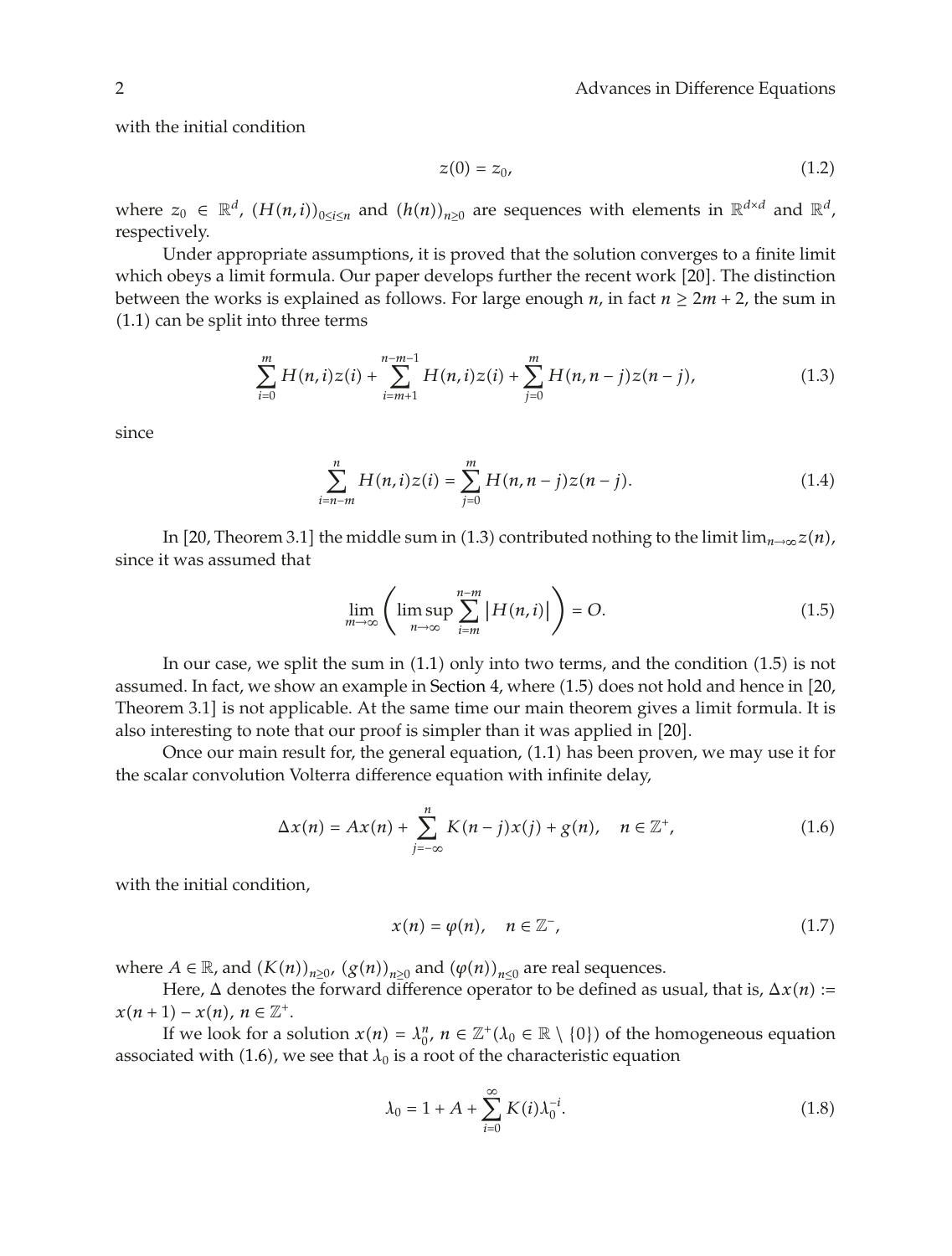We immediately observe that  $\lambda_0 \in \mathbb{R}$  is a simple root if

$$
|\lambda_0|^{-1} \sum_{i=1}^{\infty} i |K(i)| |\lambda_0|^{-i} < 1.
$$
 (1.9)

In the paper [21] (see also [22]), it is shown that if  $\lambda_0 > 0$  satisfies (1.8) and (1.9), and the initial sequence  $(\varphi(n))_{n\leq 0}$  is suitable, then for the solution *x* of (1.6) and (1.7) the sequence  $z(n) := \lambda_0^{-n} x(n)$ ,  $n \in \mathbb{Z}^+$  is bounded. Furthermore, some extra conditions guarantee that the limit  $z(\infty) := \lim_{n \to \infty} z(n)$  is finite and satisfies a limit formula.

In our paper, we improve considerably the result in [21]. First, we give explicit necessary and sufficient conditions for the existence of a  $\lambda_0 \in \mathbb{R} \setminus \{0\}$  for which (1.8) and (1.9) are satisfied. Second, we prove the existence of the limit  $z(\infty)$  and give a limit formula for  $z(\infty)$  under the condition only  $\lambda_0 \neq 0$ . These two statements are formulated in our second main theorem stated in Section 3. The proof of the existence of  $z(\infty)$  is based on our first main result.

The article is organized as follows. In Section 2, we briefly explain some notation and definitions which are used to state and to prove our results. In Section 3, we state our two main results, whose proofs are relegated to Section 5.

Our theory is illustrated by examples in Section 4, including an interesting nonconvolution equation. This example shows the significance of the middle sum in 1.3, since only this term contributes to the limit of the solution of  $(1.1)$  in this case.

#### **2. Mathematical preliminaries**

In this section, we briefly explain some notation and well-known mathematical facts which are used in this paper.

Let  $\mathbb{Z}$  be the set of integers,  $\mathbb{Z}^+ := \{n \in \mathbb{Z} \mid n \geq 0\}$  and  $\mathbb{Z}^- := \{n \in \mathbb{Z} \mid n \leq 0\}$ .  $\mathbb{R}^d$  stands for the set of all *d*-dimensional column vectors with real components and  $\mathbb{R}^{d \times d}$  is the space of all *d* by *d* real matrices. The zero matrix in  $\mathbb{R}^{d \times d}$  is denoted by *O*, and the identity matrix by *I*. Let *E* be the matrix in  $\mathbb{R}^{d \times d}$  whose elements are all 1. The absolute value of the vector  $x = (x_1, \ldots, x_d)^T \in \mathbb{R}^d$  and the matrix  $A = (A_{ij})_{1 \le i,j \le d} \in \mathbb{R}^{d \times d}$  is defined by  $|x| := (|x_1|, \ldots, |x_d|)^T$ and  $|A| := (|A_{ij}|)_{1 \le i,j \le d}$ , respectively. The vector *x* and the matrix *A* is nonnegative if  $x_i \ge 0$  and *A*<sub>ij</sub> ≥ 0, 1 ≤ *i*, *j* ≤ *d*, respectively. In this case, we write  $x$  ≥ 0 and  $A$  ≥ *O*.  $\mathbb{R}^d$  can be endowed with any norms, but they are equivalent. A vector norm is denoted by  $\|\cdot\|$  and the norm of a matrix in  $\mathbb{R}^{d \times d}$  induced by this vector norm is also denoted by  $\|\cdot\|$ . The spectral radius of the matrix  $A \in \mathbb{R}^{d \times d}$  is given by  $\rho(A) := \lim_{n \to \infty} ||A^n||^{1/n}$ , which is independent of the norm employed to calculate it.

A partial ordering is defined on  $\mathbb{R}^d(\mathbb{R}^{d \times d})$  by letting  $x \leq y(A \leq B)$  if and only if  $y - x \geq 0$ 0*B* − *A* ≥ *O*. The partial ordering enables us to define the sup*,* inf*,* lim sup*,* lim inf, and so forth for the sequences of vectors and matrices, which can also be determined componentwise and elementwise, respectively. It is known that  $\rho(A) \leq \rho(|A|)$  for  $A \in \mathbb{R}^{d \times d}$ , and  $\rho(A) \leq \rho(B)$  if  $A, B \in \mathbb{R}^{d \times d}$  and  $O \leq A \leq B$ .

# **3. The main results**

First, consider the nonconvolutional linear Volterra difference equation

$$
z(n+1) = \sum_{i=0}^{n} H(n,i)z(i) + h(n), \quad n \in \mathbb{Z}^{+},
$$
 (3.1)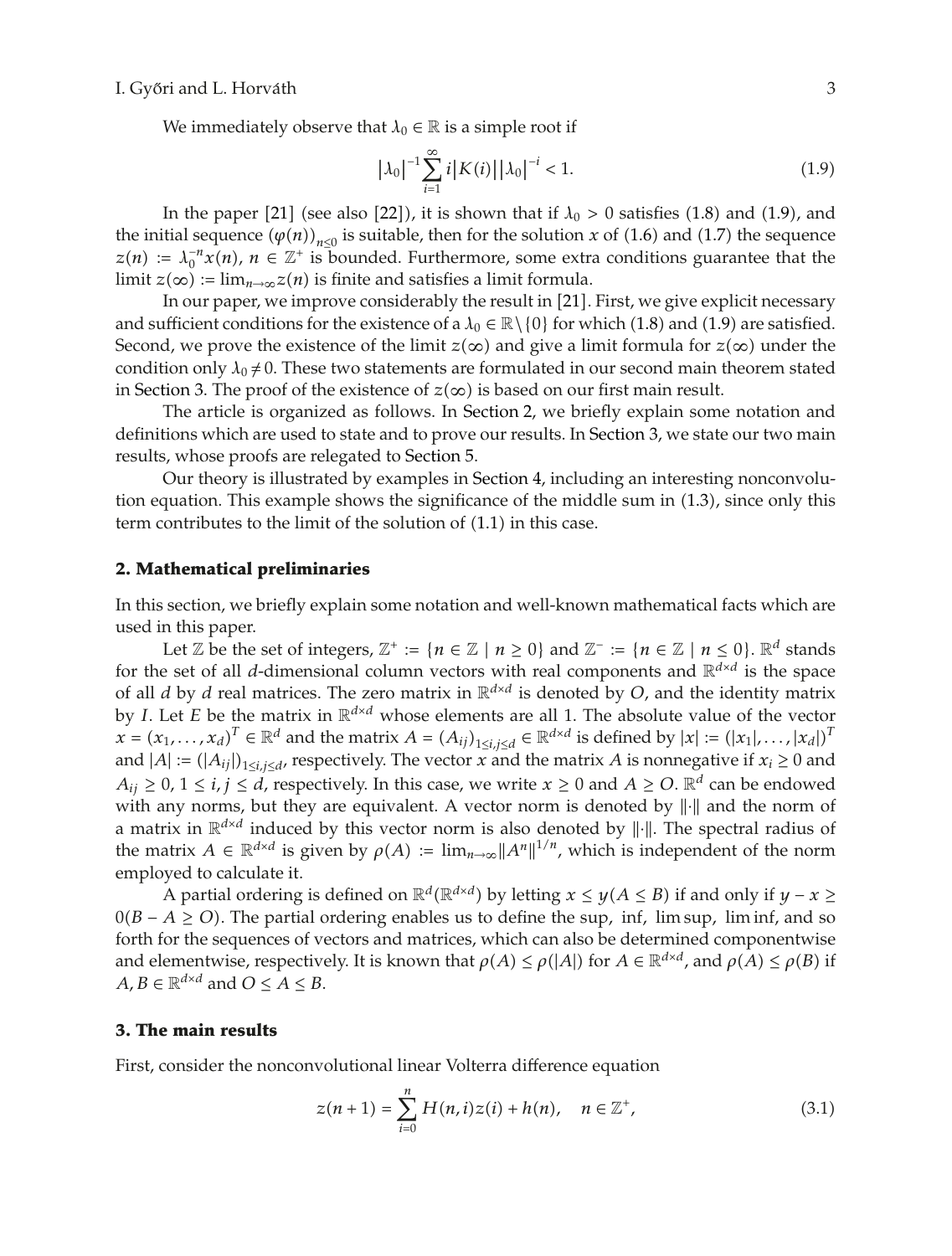with initial condition

$$
z(0) = z_0. \tag{3.2}
$$

Here, we assume

- $(H_1)$   $z_0 \in \mathbb{R}^d$ ,  $H := (H(n,i))_{0 \le i \le n}$  and  $h := (h(n))_{n \ge 0}$  are sequences with elements in  $\mathbb{R}^{d \times d}$ and  $\mathbb{R}^d$ , respectively;
- $(H_2)$  for any fixed  $i \ge 0$  the limit  $H_\infty(i) := \lim_{n \to \infty} H(n, i)$  is finite and  $\sum_{i=0}^{\infty} |H_\infty(i)| < \infty$ ;
- $(H_3)$  the matrix

$$
V := \lim_{N \to \infty} \left( \lim_{n \to \infty} \sum_{j=N}^{n} H(n, j) \right)
$$
 (3.3)

is finite;

 $(H_4)$  the matrix

$$
W := \lim_{N \to \infty} \left( \limsup_{n \to \infty} \sum_{j=N}^{n} |H(n,j)| \right) \tag{3.4}
$$

is finite and  $\rho(W) < 1$ ;

 $(H_5)$  the limit  $h(\infty) := \lim_{n \to \infty} h(n)$  is finite.

By a solution of (3.1), we mean a sequence  $z := (z(n))_{n \geq 0}$  in  $\mathbb{R}^d$  satisfying (3.1) for any  $n \in \mathbb{Z}^+$ . It is clear that (3.1) with initial condition (3.2) has a unique solution.

Now, we are in a position to state our first main result.

**Theorem 3.1.** *Assume* (H<sub>1</sub>)–(H<sub>5</sub>) are satisfied. Then for any  $z_0 \in \mathbb{R}^d$  the unique solution  $z :=$  $(z(n))_{n>0}$  of (3.1) and (3.2) has a finite limit at  $\infty$  and it satisfies

$$
\lim_{n \to \infty} z(n) = (I - V)^{-1} \left( \sum_{i=0}^{\infty} H_{\infty}(i) z(i) + h(\infty) \right).
$$
 (3.5)

Under conditions  $(H_3)$  and  $(H_4)$ 

$$
|V| = \lim_{N \to \infty} \left( \lim_{n \to \infty} \left| \sum_{j=N}^{n} H(n,j) \right| \right) \le W,\tag{3.6}
$$

and hence  $\rho(W)$  < 1 yields  $\rho(V)$  < 1, thus  $I - V$  is invertible. On the other hand under our conditions the unique solution  $z := (z(n))_{n>0}$  of (3.1) and (3.2) is a bounded sequence, therefore  $\sum_{i=0}^{\infty} H_{\infty}(i) z(i)$  is finite, and (3.5) makes sense.

The second main result is dealing with the scalar Volterra difference equation

$$
\Delta x(n) = Ax(n) + \sum_{j=-\infty}^{n} K(n-j)x(j) + g(n), \quad n \in \mathbb{Z}^+, \tag{3.7}
$$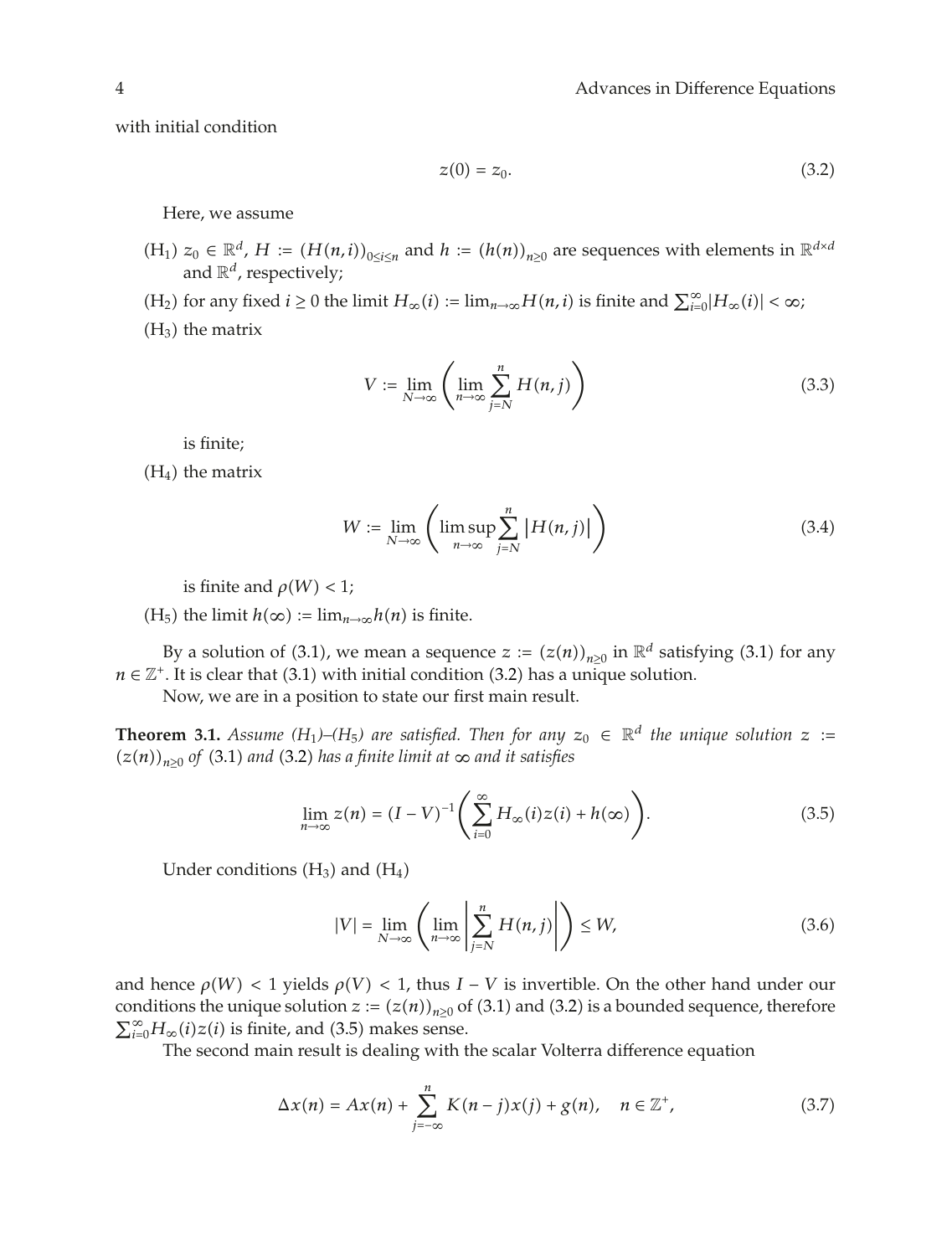with the initial condition

$$
x(n) = \varphi(n), \quad n \in \mathbb{Z}^-, \tag{3.8}
$$

where *A* ∈ ℝ*, K* :  $\mathbb{Z}^+$ →ℝ*, g* :  $\mathbb{Z}^+$ →ℝ*,* and  $\varphi$  :  $\mathbb{Z}^-$ →ℝ are given.

By a solution of the Volterra difference equation (3.7) we mean a sequence  $x : \mathbb{Z} \rightarrow \mathbb{R}$ satisfies (3.7) for any  $n \in \mathbb{Z}^+$ .

In what follows, by *S* we will denote the set of all initial sequence *φ* :  $\mathbb{Z}^- \rightarrow \mathbb{R}$  such that for each  $n \in \mathbb{Z}^+$ 

$$
\sum_{j=-\infty}^{-1} K(n-j)\varphi(j) \tag{3.9}
$$

exists.

It can be easily seen that for any initial sequence  $\varphi \in S$ , (3.7) has exactly one solution satisfying (3.8). This unique solution is denoted by  $x(\varphi) : \mathbb{Z} \to \mathbb{R}$  and it is called the solution of the initial value problem  $(3.7)$ ,  $(3.8)$ .

The asymptotic representation of the solutions of  $(3.7)$  is given under the next condition.

(A) There exists a  $\lambda_0 \in \mathbb{R} \setminus \{0\}$  for which

$$
\lambda_0 = 1 + A + \sum_{i=0}^{\infty} K(i) \lambda_0^{-i}, \tag{3.10}
$$

$$
|\lambda_0|^{-1} \sum_{i=1}^{\infty} i |K(i)| |\lambda_0|^{-i} < 1.
$$
 (3.11)

From the theory of the infinite series, one can easily see that condition (A) yields

$$
r := \limsup_{n \to \infty} |K(n)|^{1/n}
$$
\n(3.12)

is finite. Moreover, the mapping  $G : [r, \infty) \rightarrow [0, \infty]$ , defined by

$$
G(\mu) := \begin{cases} \sum_{i=1}^{\infty} i |K(i)| \mu^{-(i+1)} & \text{if } \mu > r, \\ \sum_{i=1}^{\infty} i |K(i)| r^{-(i+1)} & \text{if } \mu = r > 0, \\ \infty & \text{if } \mu = r = 0, \end{cases}
$$
(3.13)

is real valued on  $(r, \infty)$ . It is also clear (see Section 5) that if there is an  $n_0 \geq 1$  such that  $K(n_0) \neq 0$ , and if  $G(r) \geq 1$  then the equation

$$
G(\mu) = 1 \tag{3.14}
$$

has a unique solution, say  $\mu_1$ .

Now we formulate the following more explicit condition:

(B) either  $K(n) = 0$ ,  $n \ge 1$ , and

$$
1 + A + K(0) \neq 0,\tag{3.15}
$$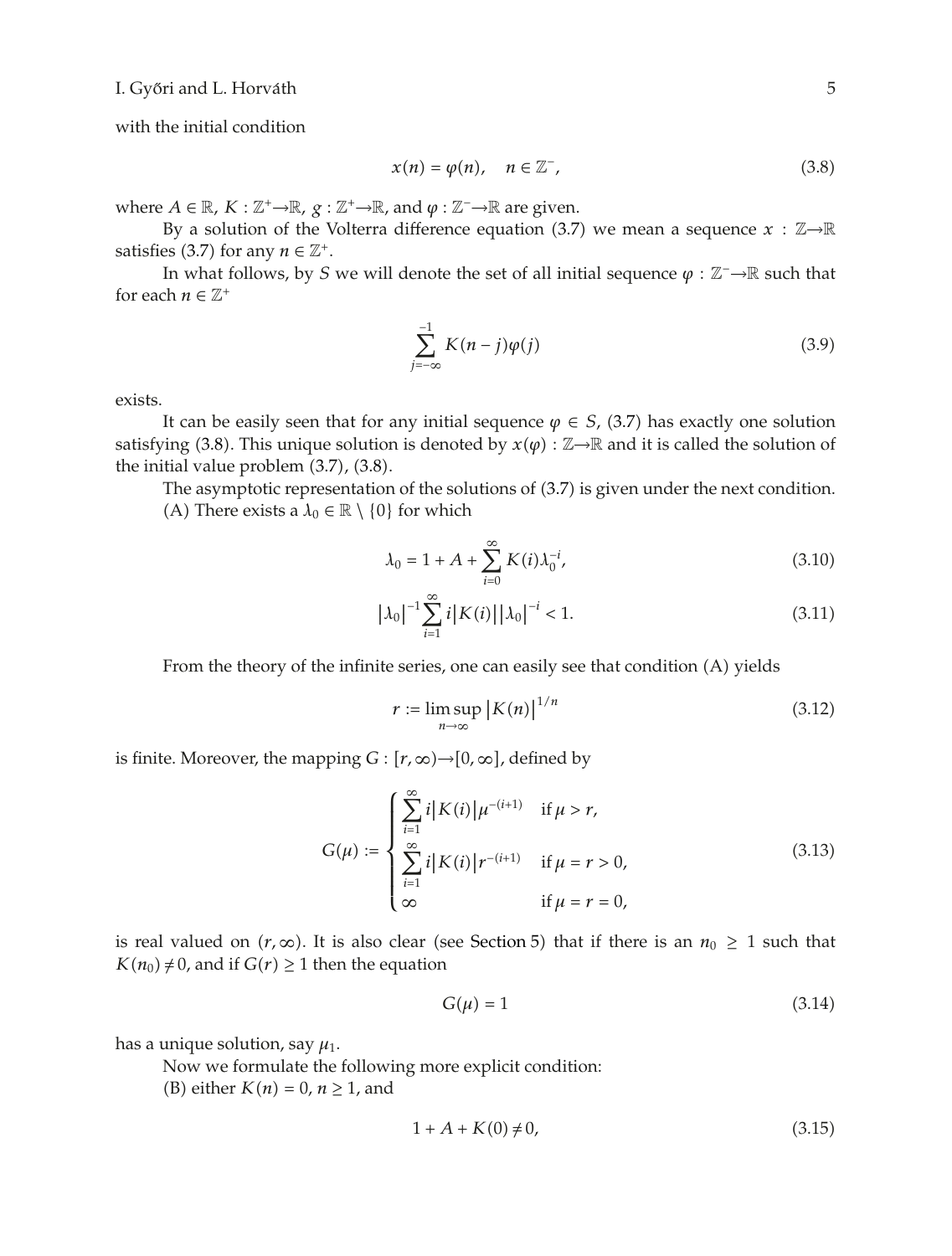or there is an  $n_0 \geq 1$  with  $K(n_0) \neq 0$ , and

(i)  $r$  defined in  $(3.12)$  is finite,

(ii) if  $G(r) \geq 1$ , then the constant *A* satisfies either

$$
A > \mu_1 - 1 - \sum_{i=0}^{\infty} K(i)\mu_1^{-i}
$$
 (3.16)

or

$$
A < -\mu_1 - 1 - \sum_{i=0}^{\infty} (-1)^i K(i) \mu_1^{-i}, \tag{3.17}
$$

(iii) if  $G(r) < 1$ , then the constant *A* satisfies either

$$
A \ge r - 1 - \sum_{i=0}^{\infty} K(i) r^{-i}
$$
 (3.18)

or

$$
A \le -r - 1 - \sum_{i=0}^{\infty} (-1)^i K(i) r^{-i}.
$$
 (3.19)

*Remark 3.2.* Let  $K : \mathbb{Z}^+ \to \mathbb{R}$  be a sequence such that  $K(n_0) \neq 0$  for some  $n_0 \geq 1$ . It will be proved in Lemma 5.7 that there is at most one  $\lambda_0 \in \mathbb{C} \setminus \{0\}$  satisfying (3.10) and (3.11). It is an easy consequence of this statement that if  $\lambda_0 \in \mathbb{C} \setminus \{0\}$  satisfies (3.10) and (3.11), and  $\lambda_1 \in \mathbb{C} \setminus \{0, \lambda_0\}$ is a solution of (3.10), then  $|\lambda_1|$  <  $|\lambda_0|$ , thus  $\lambda_0$  is the leading root of (3.10). Really, from the condition  $|\lambda_1| \geq |\lambda_0|$  we have

$$
\sum_{i=1}^{\infty} i |K(i)| |\lambda_1|^{-(i+1)} \le \sum_{i=1}^{\infty} i |K(i)| |\lambda_0|^{-(i+1)} < 1,
$$
\n(3.20)

that is (3.11) holds for  $\lambda_1$  instead of  $\lambda_0$ , and this contradicts the uniqueness of  $\lambda_0$ .

Now, we are ready to state our second result which will be proved in Section 5. This result shows that the implicit condition  $(A)$  and the explicit condition  $(B)$  are equivalent and the solutions of (3.7) can be asymptotically characterized by  $\lambda_0^n$  as  $n \rightarrow \infty$ .

**Theorem 3.3.** *Let*  $A \in \mathbb{R}$ *,*  $K : \mathbb{Z}^+ \rightarrow \mathbb{R}$ *,*  $g : \mathbb{Z}^+ \rightarrow \mathbb{R}$ *, and*  $\varphi \in S$  *be given. Then* 

*α Condition (A) holds if and only if condition (B) is satisfied.*

*β If condition (A) or equivalently condition (B) holds, moreover*

$$
\sum_{i=0}^{\infty} \lambda_0^{-i} \left( \sum_{j=-\infty}^{-1} K(i-j)\varphi(j) + g(i) \right) \tag{3.21}
$$

*is finite, then for the solution*  $x(\varphi)$  *of* (3.7), (3.8) the limit  $c[\varphi] := \lim_{n\to\infty} \lambda_0^{-n} x(\varphi)(n)$  is finite and it *obeys*

$$
c[\varphi] = \left(\lambda_0 - \sum_{i=1}^{\infty} iK(i)\lambda_0^{-i}\right)^{-1} \left(\sum_{i=0}^{\infty} \lambda_0^{-i} \left(\sum_{j=-\infty}^{-1} K(i-j)\varphi(j) + g(i)\right) + \lambda_0\varphi(0)\right). \tag{3.22}
$$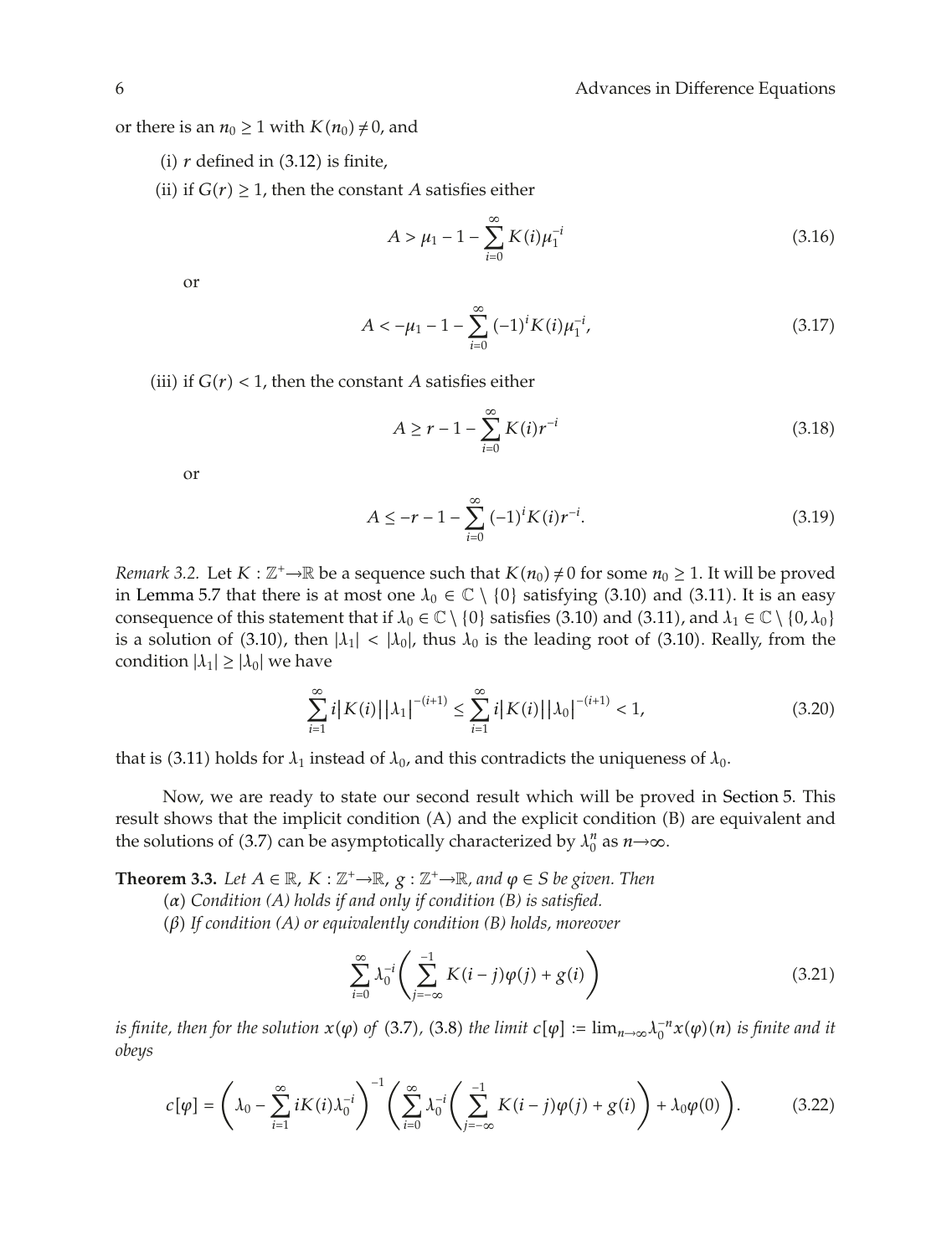#### **4. Examples and the discussion of the results**

In this section, we illustrate our results by examples and the interested reader could also find some discussions.

*Example 4.1.* Our Theorem 3.1 is given for system of equations, however the next example shows that this result is also new even in scalar case.

Let us consider the scalar nonconvolution Volterra difference equation

$$
z(n+1) = \sum_{j=1}^{n} \frac{(n-j)^{\alpha-1}j^{\beta-1}}{n^{\alpha+\beta-1}} z(j) + h(n), \quad n \ge 1,
$$
 (4.1)

with the initial condition

$$
z(1) = z_1,\tag{4.2}
$$

where  $(a_1)a, \beta > 1$  and real, and  $(h(n))_{n \geq 1}$  is a real sequence such that its limit  $h(\infty) :=$  $\lim_{n\to\infty}$ *h*(*n*) is finite.

Now, let the values  $z_0$ ,  $h(0)$  and the sequence  $H := (H(n, i))_{0 \le i \le n}$  be defined by

$$
z_0 := 0, \t h(0) := z_1,
$$
  
\n
$$
H(n, i) := \begin{cases} \frac{(n - i)^{\alpha - 1} i^{\beta - 1}}{n^{\alpha + \beta - 1}}, & 1 \le i \le n, \\ 0, & 0 = i \le n. \end{cases}
$$
\n(4.3)

Then, it can be easily seen that problem  $(4.1)$ ,  $(4.2)$  is equivalent to problem  $(3.1)$ ,  $(3.2)$ . We find that  $H_{\infty}(i) := \lim_{n \to \infty} H(n, i) = 0$  for any fixed  $i \ge 0$ . It is known that

$$
\lim_{n \to \infty} \sum_{j=1}^{n} H(n, j) = \lim_{n \to \infty} \sum_{j=1}^{n} \frac{(n-j)^{\alpha-1} j^{\beta-1}}{n^{\alpha+\beta-1}} = B(\alpha, \beta), \tag{4.4}
$$

where *B*( $\alpha$ , $\beta$ ) is the well-known Beta function at ( $\alpha$ , $\beta$ ) defined by

$$
B(\alpha, \beta) := \int_0^1 t^{\alpha - 1} (1 - t)^{\beta - 1} dt < 1.
$$
 (4.5)

Using the nonnegativity of  $H(n, i)$ ,  $0 \le i \le n$ , and Lemma 5.2 we have that

$$
O \le V = W = \lim_{N \to \infty} \left( \lim_{n \to \infty} \sum_{j=N}^{n} H(n,j) \right) = \lim_{n \to \infty} \sum_{j=0}^{n} H(n,j) = B(\alpha, \beta) < 1. \tag{4.6}
$$

Now, one can easily see that for the sequences  $h := (h(n))_{n\geq 0}$  and  $H := (H(n, i))_{0 \leq i \leq n}$  all of the conditions of Theorem 3.1 are satisfied. Thus, by Theorem 3.1 we get that the solution *z* :=  $(z(n))_{n\geq 1}$  of the initial value problem (4.1), (4.2) satisfies

$$
\lim_{n \to \infty} z(n) = \frac{h(\infty)}{1 - B(\alpha, \beta)}.
$$
\n(4.7)

On the other hand, we know (see  $[23]$ ) that

$$
\lim_{N \to \infty} \left( \lim_{n \to \infty} \sum_{j=N}^{n-N} H(n,j) \right) = \lim_{N \to \infty} \left( \lim_{n \to \infty} \sum_{j=N}^{n-N} \frac{(n-j)^{\alpha-1} j^{\beta-1}}{n^{\alpha+\beta-1}} \right) = B(\alpha, \beta) \neq 0,
$$
\n(4.8)

and hence in  $[20,$  Theorem 3.1] is not applicable.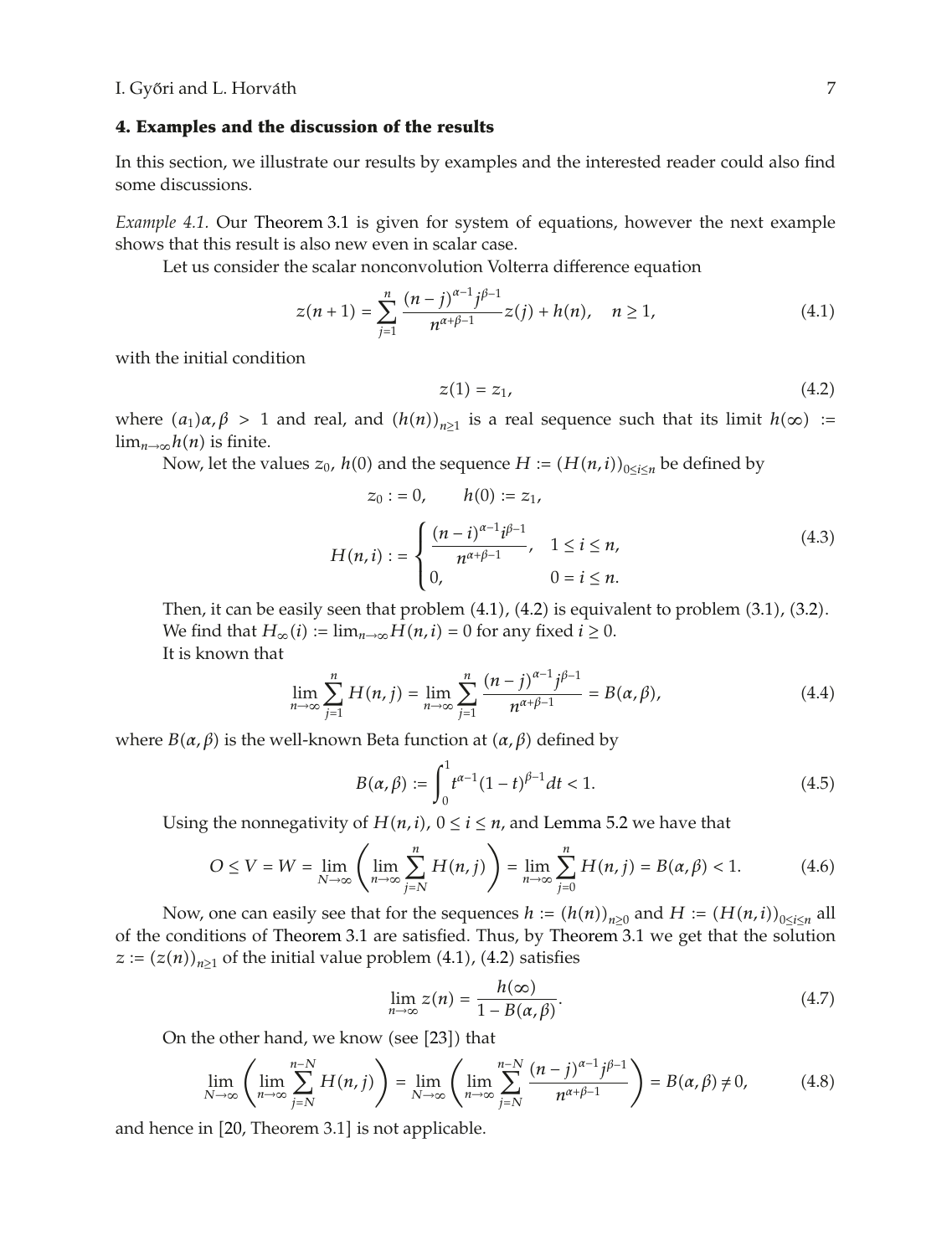*Example 4.2.* Let  $m \ge 1$  and  $0 < \tau_1 < \cdots < \tau_m$  be given integers, and assume  $K(i) \ne 0$  if  $i \in$  $\{\tau_1, \ldots, \tau_m\}$  and  $K(i) = 0$  if  $i \in \mathbb{Z}^+ \setminus \{\tau_1, \ldots, \tau_m\}$ . Then,

$$
\sum_{i=-\infty}^{n} K(n-i)x(i) = \sum_{i=0}^{\infty} K(i)x(n-i) = \sum_{k=1}^{m} K(\tau_k)x(n-\tau_k), \quad n \in \mathbb{Z}^+.
$$
 (4.9)

Thus, (3.7) reduces to the delay difference equation

$$
\Delta x(n) = Ax(n) + \sum_{k=1}^{m} K(\tau_k) x(n - \tau_k) + g(n), \quad n \in \mathbb{Z}^+, \tag{4.10}
$$

and for any sequence  $\varphi : \mathbb{Z}^- \to \mathbb{R}$ ,  $\varphi \in S$  holds.

Since  $K(n) = 0$  for any large enough  $n, r := \lim_{n \to \infty} |K(n)|^{1/n} = 0$ , moreover the function  $G : [0, \infty) \rightarrow [0, \infty]$  defined in (3.13) satisfies

$$
G(\mu) = \begin{cases} \sum_{k=1}^{m} \tau_k |K(\tau_k)| \mu^{-(\tau_k+1)}, & \text{if } \mu > 0, \\ \infty, & \text{if } \mu = 0. \end{cases}
$$
 (4.11)

Let  $\mu_1 > 0$  be the unique value satisfying

$$
G(\mu_1) = \sum_{k=1}^{m} \tau_k |K(\tau_k)| \mu_1^{-(\tau_k+1)} = 1.
$$
 (4.12)

Now, statement $(a)$  of Theorem 3.3 is applicable and so the next statement is valid.

**Proposition 4.3.** *For an*  $A \in \mathbb{R}$  *there is a*  $\lambda_0 \in \mathbb{R} \setminus \{0\}$  *such that* 

$$
\lambda_0 = A + 1 + \sum_{k=1}^{m} K(\tau_k) \lambda_0^{-\tau_k},
$$
  

$$
|\lambda_0|^{-1} \sum_{k=1}^{m} \tau_k |K(\tau_k)| |\lambda_0|^{-\tau_k} < 1
$$
 (4.13)

*hold if and only if either*

$$
A > \mu_1 - 1 - \sum_{k=1}^{m} K(\tau_k) \mu_1^{-\tau_k}
$$
\n(4.14)

*or*

$$
A < -\mu_1 - 1 - \sum_{k=1}^{m} (-1)^{\tau_k} K(\tau_k) \mu_1^{-\tau_k}
$$
\n(4.15)

*is satisfied.*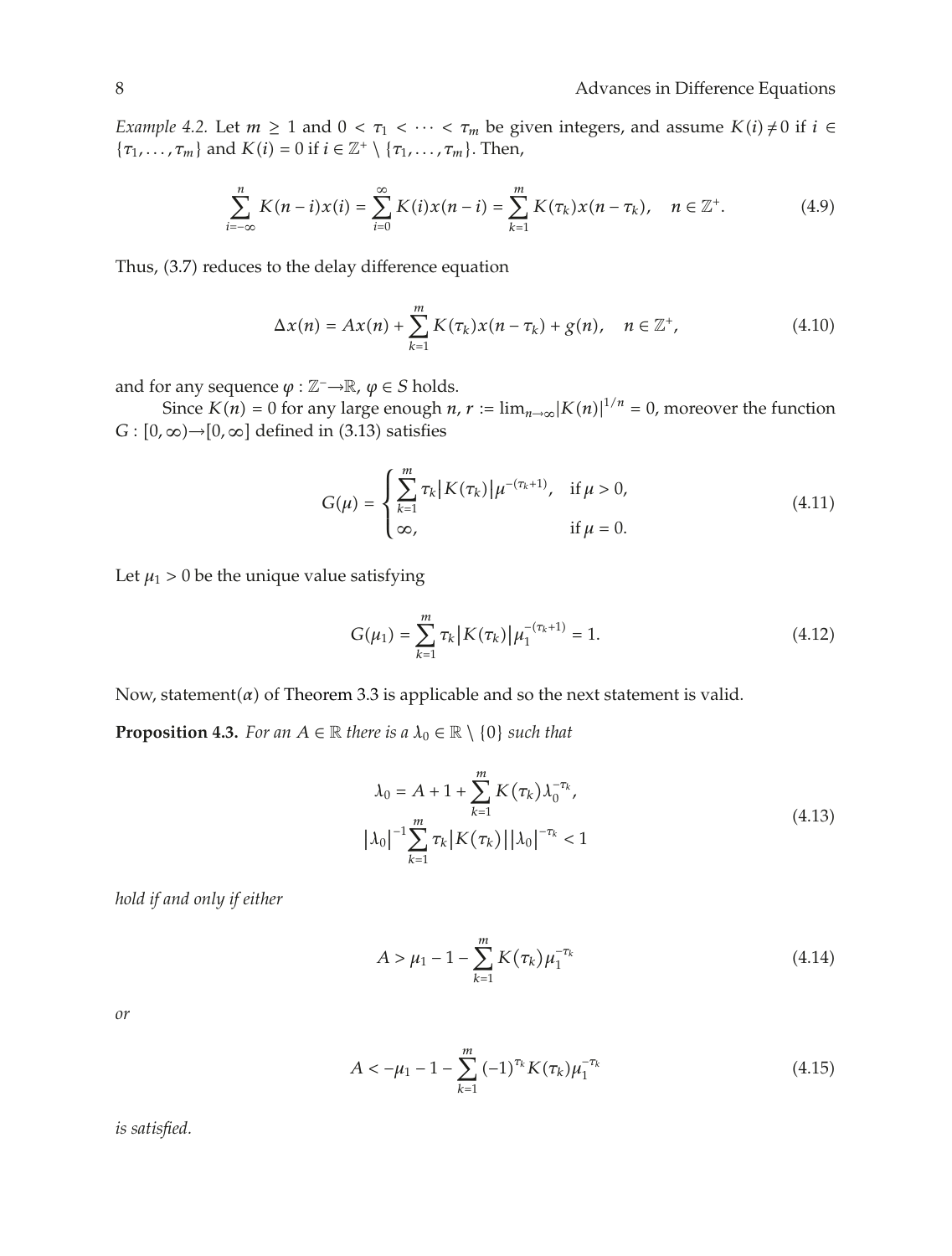I. Győri and L. Horváth  $\overline{9}$ 

Now, let  $m = 1$ ,  $\tau_1 := l \in \{1, ...\}$  and  $K(l) \neq 0$ . Then  $\mu_1 = (l|K(l)|)^{1/(l+1)}$ , moreover (4.14) and  $(4.15)$  reduce to

$$
A > (l|K(l)|)^{1/(l+1)} - 1 - K(l)(l|K(l)|)^{-l/(l+1)},
$$
  

$$
A < -(l|K(l)|)^{1/(l+1)} - 1 - (-1)^l K(l)(l|K(l)|)^{-l/(l+1)}.
$$
 (4.16)

If especially  $l = 1$  and  $K(1) \geq 0$ , then  $\mu_1 = \sqrt{K(1)}$ , moreover (4.14) and (4.15) are equivalent to the condition

$$
A \neq \sqrt{K(1)} - 1 - \sqrt{K(1)} = -\sqrt{K(1)} - 1 + \sqrt{K(1)} = -1.
$$
 (4.17)

*Example 4.4.* Let  $q \in \mathbb{R} \setminus \{0\}$  and  $K(i) := q^i$ ,  $i \in \mathbb{Z}^+$ . Then, (3.7) has the following form:

$$
\Delta x(n) = Ax(n) + \sum_{j=-\infty}^{n} q^{n-j} x(j) + g(n), \quad n \in \mathbb{Z}^{+}.
$$
 (4.18)

It is clear that  $r := \lim_{n \to \infty} |q^n|^{1/n} = |q|$ , and the function *G* defined in (3.13) is given by

$$
G(\mu) = \begin{cases} \frac{|q|}{(\mu - |q|)^2}, & \text{if } \mu > |q|, \\ \infty, & \text{if } \mu = |q|, \end{cases}
$$
(4.19)

moreover  $\mu_1 = |q| + \sqrt{|q|}$  is the unique positive root of  $G(\mu) = 1$ .

Thus statement  $(\alpha)$  in Theorem 3.3 is applicable and as a corollary of it we obtain the following.

**Proposition 4.5.** *There is a*  $\lambda_0 \in \mathbb{R} \setminus \{0\}$  *such that* (3.10) *and* (3.11) *hold with the sequence*  $K(i) = q^i$ ,  $i \in \mathbb{Z}^+$ , if and only if either

$$
A > |q| + \sqrt{|q|} - 1 - \frac{|q| + \sqrt{|q|}}{|q| + \sqrt{|q|} - q}
$$
\n(4.20)

*or*

$$
A < -\left(|q| + \sqrt{|q|}\right) - 1 - \frac{|q| + \sqrt{|q|}}{|q| + \sqrt{|q|} + q}.\tag{4.21}
$$

*Example 4.6.* Let  $c \in (1, \infty) \setminus \mathbb{Z}^+$  and let  $K(i) := {c \choose i}$ ,  $i \in \mathbb{Z}^+$ . Here  ${c \choose i}$  is the extended binomial coefficient, that is

$$
\begin{pmatrix} c \\ i \end{pmatrix} := \frac{c(c-1)\cdots(c-(i-1))}{i!}, \quad i \in \mathbb{Z}^+.
$$
 (4.22)

In this case,  $r = \lim_{n \to \infty} \left(\frac{c}{n}\right)^{1/n} = 1$  and by using the well-known properties of the binomial series, we find

$$
G(\mu) = \sum_{i=1}^{\infty} i \binom{c}{i} \mu^{-(i+1)} = \frac{1}{\mu^2} c \left( 1 + \frac{1}{\mu} \right)^{c-1}, \quad \text{if } \mu \ge 1.
$$
 (4.23)

Thus,  $G(r) = G(1) = c2^{c-1} > 1$ , therefore by statement *(a)* of Theorem 3.3 we get the following.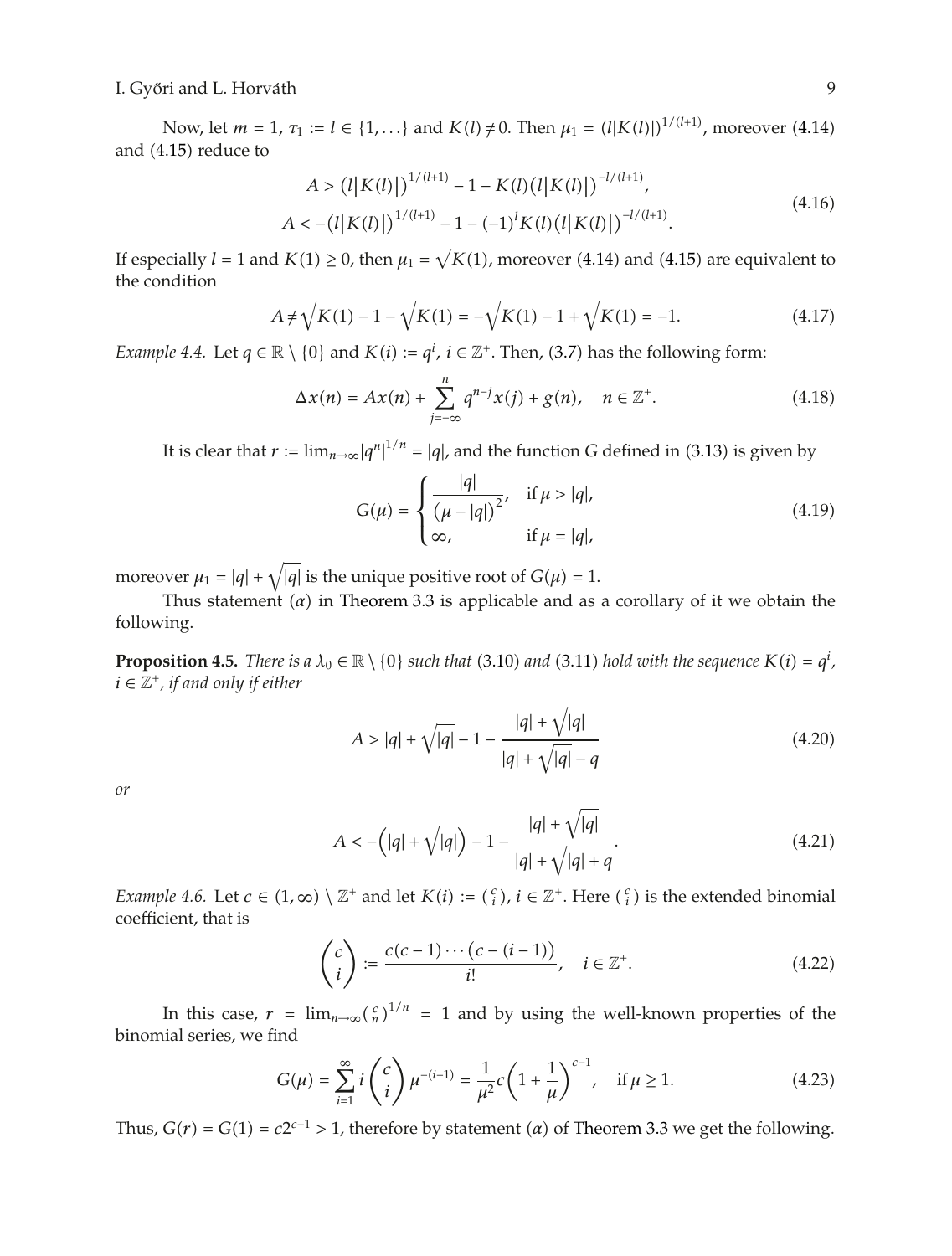**Proposition 4.7.** *There is a*  $\lambda_0 \in \mathbb{R} \setminus \{0\}$  *such that* (3.10) *and* (3.11) *hold with the sequence*  $K(i) =$  $\binom{c}{i}$ ,  $i \in \mathbb{Z}^+$ , *if and only if either* 

$$
A > \mu_1 - 1 - \left(1 + \frac{1}{\mu_1}\right)^c \tag{4.24}
$$

*or*

$$
A < -\mu_1 - 1 - \left(1 - \frac{1}{\mu_1}\right)^c,\tag{4.25}
$$

*where μ*<sup>1</sup> *is the unique positive solution of the equation*

$$
\frac{1}{\mu^2}c\left(1+\frac{1}{\mu}\right)^{c-1} = 1.
$$
\n(4.26)

*Example 4.8.* Let  $\alpha > 3$  and  $K(i) := 1/2i^{\alpha}, i \ge 1$ , and  $K(0) := 0$ . Then, (3.7) reduces to the special form

$$
\Delta x(n) = Ax(n) + \sum_{j=-\infty}^{n-1} \frac{1}{2(n-j)^{\alpha}} x(j) + g(n), \quad n \in \mathbb{Z}^+.
$$
 (4.27)

It is not difficult to see that  $r = (1/2n^{\alpha})^{1/n} = 1$ ,

$$
G(\mu) = \sum_{i=1}^{\infty} \frac{1}{2i^{\alpha - 1}} \mu^{-(i+1)}, \quad \mu \ge 1,
$$
\n(4.28)

and  $G(1)$  < 1. From statement ( $\alpha$ ) of Theorem 3.3 we have the following.

**Proposition 4.9.** *There is a*  $\lambda_0 \in \mathbb{R} \setminus \{0\}$  *such that* (3.10) *and* (3.11) *hold with the sequence*  $K(i) =$  $1/2i^{\alpha}$ ,  $i \geq 1$ , *if and only if either* 

$$
A > \sum_{i=1}^{\infty} \frac{1}{2i^{\alpha}} = \frac{1}{2} \mathcal{G}(\alpha)
$$
 (4.29)

*or*

$$
A < -2 - \sum_{i=1}^{\infty} \frac{(-1)^i}{2i^{\alpha}} = -2 - \left(\frac{1}{2^{\alpha-1}} - 1\right) \sum_{i=1}^{\infty} \frac{1}{2i^{\alpha}} = -2 - \left(\frac{1}{2^{\alpha-1}} - 1\right) \mathcal{G}(\alpha),\tag{4.30}
$$

*where ς is the well-known Riemann function.*

# **5. Proofs of the main theorems**

# *5.1. Proof of Theorem 3.1*

To prove Theorem 3.1 we need the next result from [20].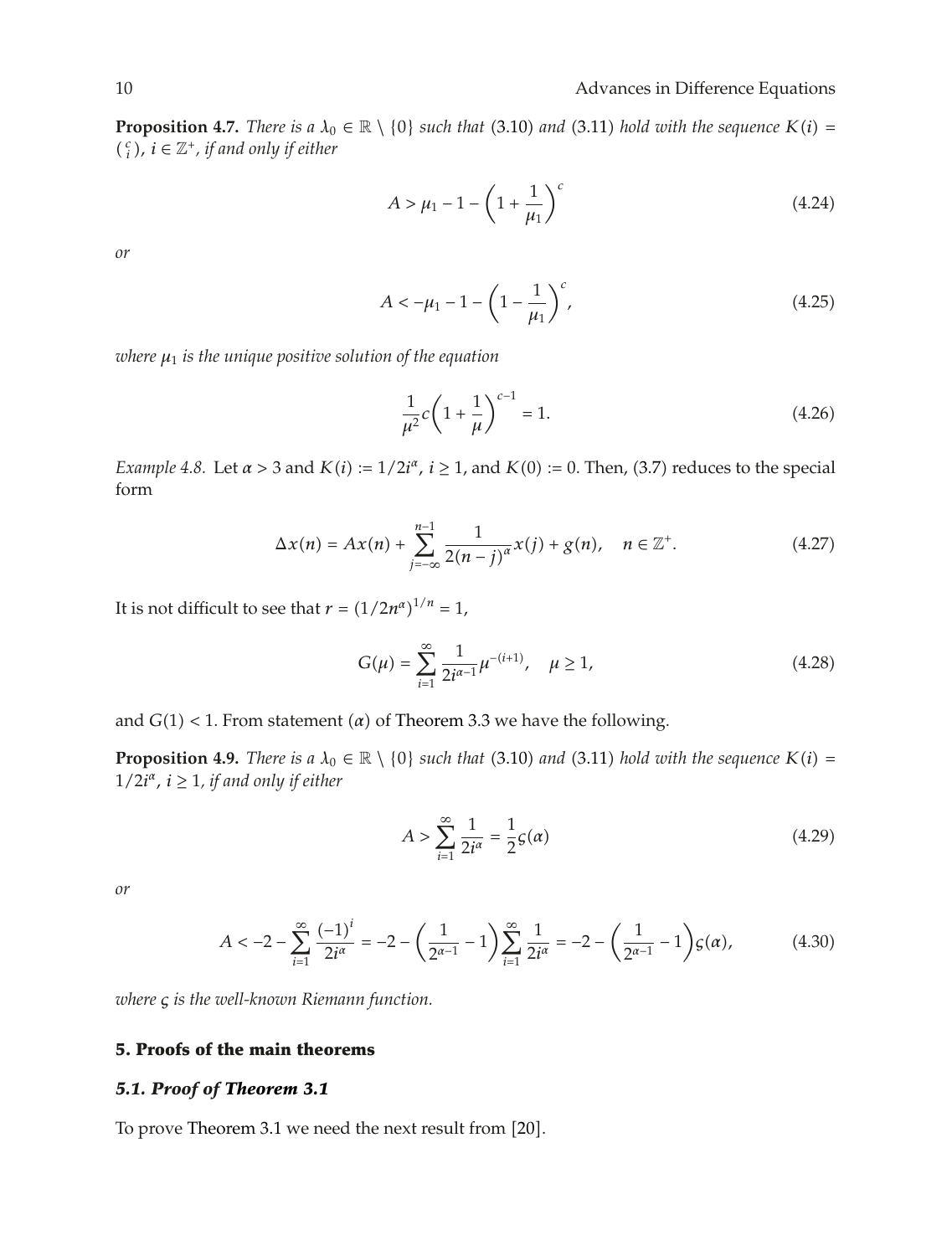**Theorem A.** Let us consider the initial value problem (3.1), (3.2). Suppose that there are  $M, N \in$  $\mathbb{Z}^+$ ,  $M < N$  *such that* 

$$
\rho\left(\sup_{n\geq N}\sum_{i=M}^{n}|H(n,i)|\right) < 1,\tag{5.1}
$$

$$
\sup_{n\geq M}\sum_{i=0}^{M}|H(n,i)|<\infty.\tag{5.2}
$$

*Assume also that*  $\sup_{n\geq 0}$   $|h(n)| < \infty$ *. Then, there is a nonnegative matrix*  $K \in \mathbb{R}^{d \times d}$ *, independent of*  $h$ and  $z_0$ , such that the solution  $z$  of  $(3.1)$ ,  $(3.2)$  satisfies

$$
|z(n)| \le K \left(\sup_{m\ge 0} |h(m)| + |z_0|\right), \quad n \ge 0. \tag{5.3}
$$

Now, we prove some lemmas.

**Lemma 5.1.** *The hypotheses of Theorem 3.1 imply that the hypotheses of Theorem A are satisfied, and hence the solution*  $z := (z(n))_{n \geq 0}$  *of* (3.1), (3.2) *is bounded.* 

*Proof.* Let  $\epsilon > 0$  be such that  $\rho(W + \epsilon E) < 1$ . This can be satisfied because  $\rho(W) < 1$ . Then, there is an  $M_0 \geq 0$  for which

$$
\limsup_{n \to \infty} \sum_{j=M_0}^{n} |H(n,j)| < W + \epsilon E,\tag{5.4}
$$

and hence for an  $M \geq M_0$ , we have

$$
\sum_{j=M_0}^{n} |H(n,j)| < W + \epsilon E, \quad n \ge M + 1. \tag{5.5}
$$

Thus,

$$
\sum_{j=M}^{n} |H(n,j)| \leq \sum_{j=M_0}^{n} |H(n,j)| < W + \epsilon E, \quad n \geq M + 1,\tag{5.6}
$$

therefore,

$$
\sup_{n\geq M+1} \sum_{j=M}^{n} |H(n,j)| \leq W + \epsilon E. \tag{5.7}
$$

But the matrices are nonnegative in the above inequality, thus

$$
\rho\left(\sup_{n\geq M+1}\sum_{j=M}^{n}|H(n,j)|\right)\leq\rho(W+\epsilon E)<1,
$$
\n(5.8)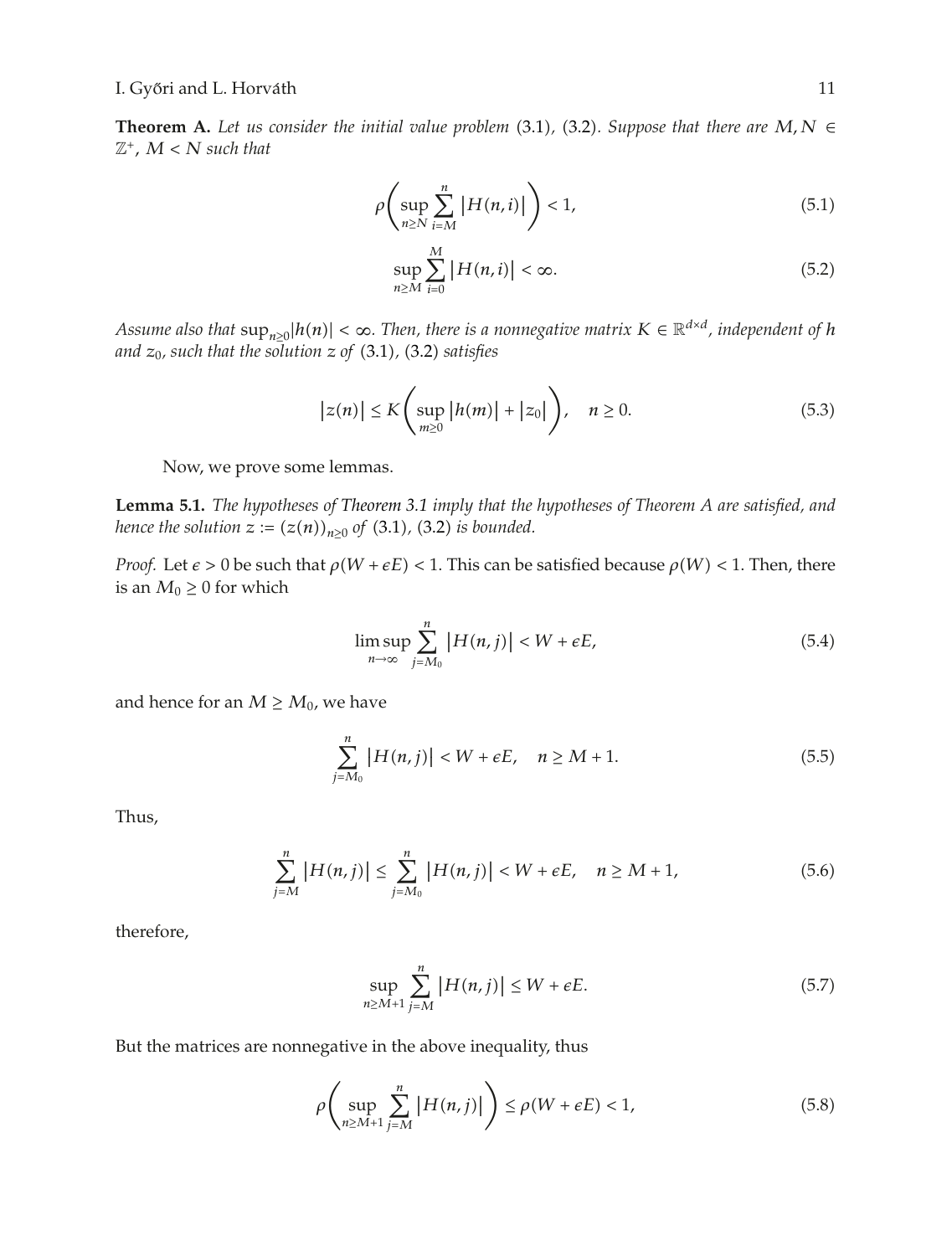and this shows  $(5.1)$ . Since condition  $(H<sub>2</sub>)$  holds, we get

$$
\lim_{n \to \infty} \sum_{j=0}^{M} |H(n,j)| = \sum_{j=0}^{M} |H_{\infty}(j)|,
$$
\n(5.9)

therefore,

$$
\sup_{n\geq M} \sum_{j=0}^{M} |H(n,j)| < \infty,\tag{5.10}
$$

thus  $(5.2)$  is satisfied.

In the next lemma we give an equivalent form of  $(H_3)$ .

**Lemma 5.2.** Let  $H := (H(n, i))_{0 \le i \le n}$  be a sequence of real *d* by *d* matrices which satisfies  $(H_2)$ . Then, *there exists a real d by d matrix V such that*

$$
\lim_{N \to \infty} \left( \limsup_{n \to \infty} \left| \sum_{j=N}^{n} H(n, j) - V \right| \right) = O \tag{5.11}
$$

*if and only if*

$$
\lim_{N \to \infty} \left( \lim_{n \to \infty} \sum_{j=N}^{n} H(n, j) \right) \tag{5.12}
$$

*is finite. In both cases*

$$
V = \lim_{N \to \infty} \left( \lim_{n \to \infty} \sum_{j=N}^{n} H(n,j) \right) = \lim_{n \to \infty} \sum_{j=0}^{n} H(n,j) - \sum_{j=0}^{\infty} H_{\infty}(j).
$$
 (5.13)

*If H satisfies*  $(H_4)$  *too, and*  $(5.11)$  *holds, then*  $\rho(V) < 1$ *.* 

*Proof.* First we show that

$$
\lim_{N \to \infty} \left( \lim_{n \to \infty} \sum_{j=N}^{n} H(n, j) \right) \tag{5.14}
$$

is finite if and only if

$$
\lim_{n \to \infty} \sum_{j=0}^{n} H(n, j) \tag{5.15}
$$

is finite, and in both cases

$$
\lim_{N \to \infty} \left( \lim_{n \to \infty} \sum_{j=N}^{n} H(n,j) \right) = \lim_{n \to \infty} \sum_{j=0}^{n} H(n,j) - \sum_{j=0}^{\infty} H_{\infty}(j).
$$
 (5.16)

 $\Box$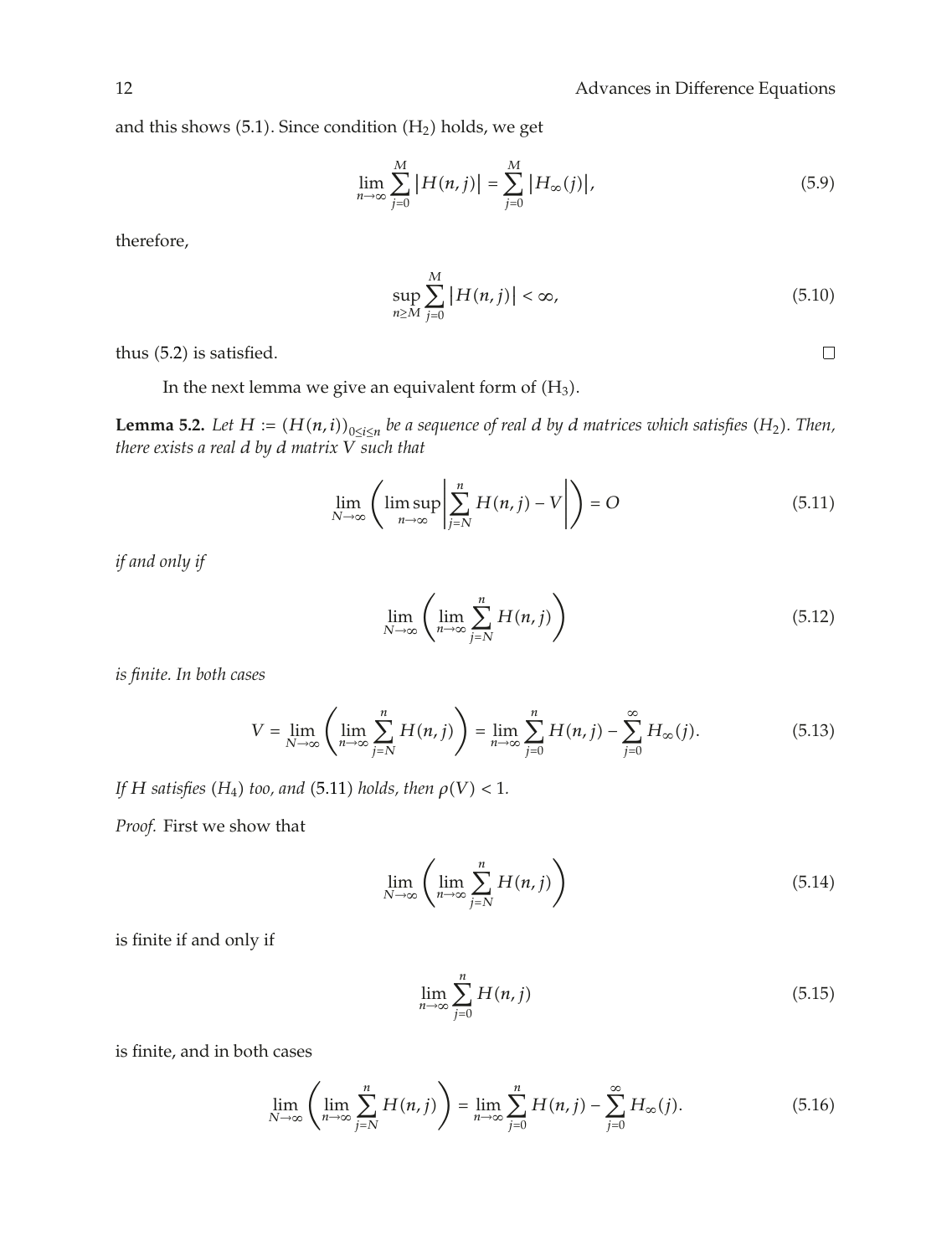These come from  $(H_2)$ , since

$$
\sum_{j=0}^{n} H(n,j) = \sum_{j=0}^{N} H(n,j) + \sum_{j=N+1}^{n} H(n,j), \quad n \ge N+1, N \ge 0.
$$
 (5.17)

Suppose *V* is a real *d* by *d* matrix. Then, by  $(H_2)$  for every  $N \ge 0$ 

$$
\limsup_{n \to \infty} \left| \sum_{j=N+1}^{n} H(n,j) - V \right|
$$
\n
$$
= \max \left( \limsup_{n \to \infty} \sum_{j=0}^{n} H(n,j) - \sum_{j=0}^{N} H_{\infty}(j) - V, -\liminf_{n \to \infty} \sum_{j=0}^{n} H(n,j) + \sum_{j=0}^{N} H_{\infty}(j) + V \right),
$$
\n(5.18)

and hence

$$
\limsup_{N \to \infty} \left( \limsup_{n \to \infty} \left| \sum_{j=N+1}^{n} H(n,j) - V \right| \right)
$$
\n
$$
= \max \left( \limsup_{n \to \infty} \sum_{j=0}^{n} H(n,j) - \sum_{j=0}^{\infty} H_{\infty}(j) - V, -\liminf_{n \to \infty} \sum_{j=0}^{n} H(n,j) + \sum_{j=0}^{\infty} H_{\infty}(j) + V \right).
$$
\n(5.19)

Now, suppose that (5.11) holds. Then by (5.19), either

$$
V = \limsup_{n \to \infty} \sum_{j=0}^{n} H(n, j) - \sum_{j=0}^{\infty} H_{\infty}(j),
$$
  
-
$$
\liminf_{n \to \infty} \sum_{j=0}^{n} H(n, j) + \sum_{j=0}^{\infty} H_{\infty}(j) + V \le O,
$$
 (5.20)

or

$$
V = \liminf_{n \to \infty} \sum_{j=0}^{n} H(n, j) - \sum_{j=0}^{\infty} H_{\infty}(j),
$$
  

$$
\limsup_{n \to \infty} \sum_{j=0}^{n} H(n, j) - \sum_{j=0}^{\infty} H_{\infty}(j) - V \le O.
$$
 (5.21)

Both of the previous cases implies that

$$
\limsup_{n \to \infty} \sum_{j=0}^{n} H(n, j) \le \liminf_{n \to \infty} \sum_{j=0}^{n} H(n, j)
$$
\n(5.22)

which shows that

$$
\lim_{n \to \infty} \sum_{j=0}^{n} H(n, j) \tag{5.23}
$$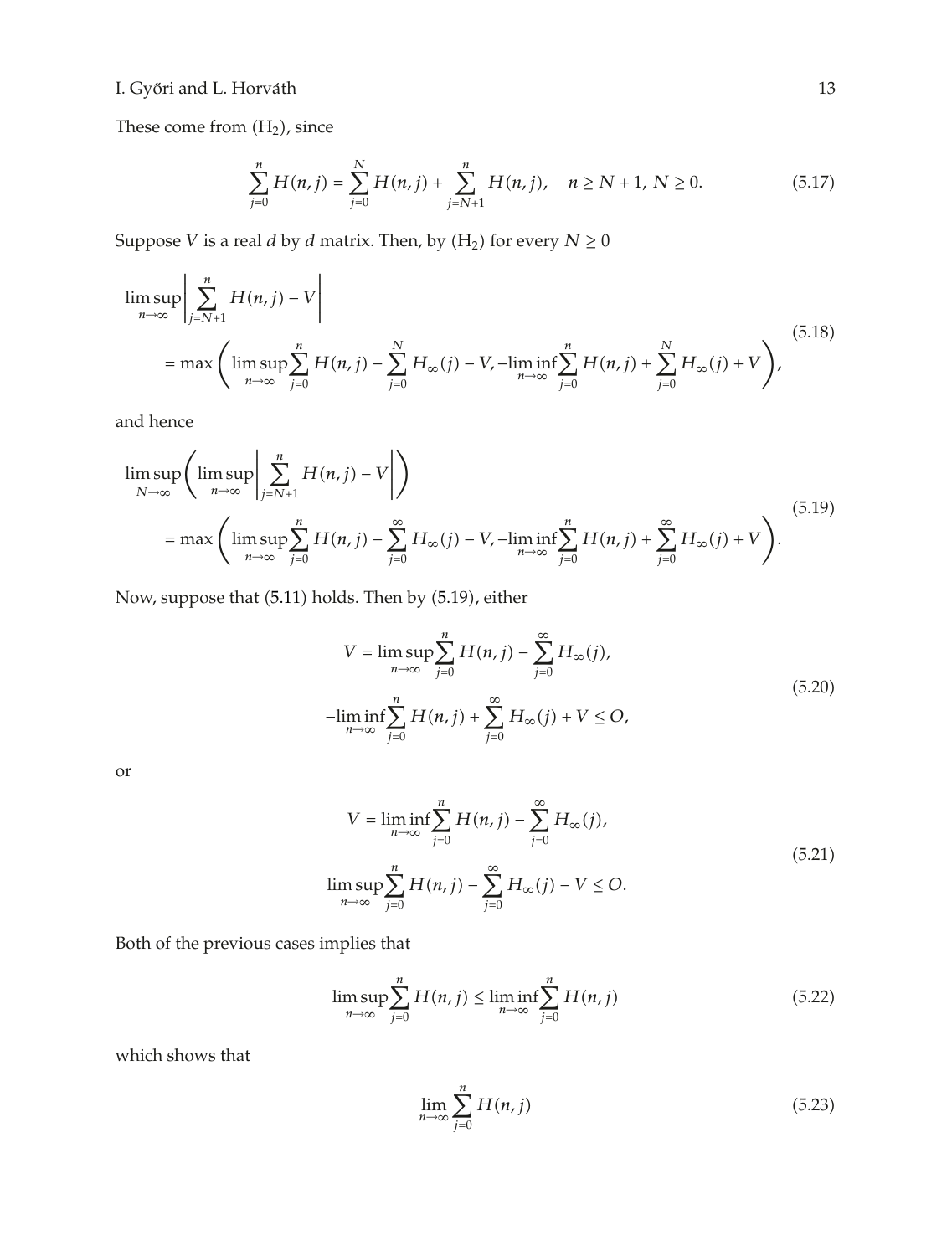is finite and

$$
V = \lim_{n \to \infty} \sum_{j=0}^{n} H(n, j) - \sum_{j=0}^{\infty} H_{\infty}(j).
$$
 (5.24)

As we have seen, this is equivalent with  $(5.12)$ . If  $(5.12)$  is true or equivalently

$$
\lim_{n \to \infty} \sum_{j=0}^{n} H(n, j) \tag{5.25}
$$

is finite, then by  $(5.19)$ 

$$
V := \lim_{n \to \infty} \sum_{j=0}^{n} H(n, j) - \sum_{j=0}^{\infty} H_{\infty}(j)
$$
 (5.26)

satisfies (5.11).  $\rho(V)$  < 1 follows from (H<sub>4</sub>). The proof is now complete.  $\Box$ 

**Lemma 5.3.** *The hypotheses of Theorem 3.1 imply that*

$$
c_z := (I - V)^{-1} \left( \sum_{j=0}^{\infty} H_{\infty}(j) z(j) + h(\infty) \right)
$$
 (5.27)

*is the only vector satisfying the equation*

$$
c_z = \sum_{j=0}^{\infty} H_{\infty}(j)z(j) + Vc_z + h(\infty).
$$
 (5.28)

*Proof.* Since  $\rho(V) \leq \rho(W) < 1$  the matrix *I* − *V* is invertible, which shows the uniqueness part of the lemma. On the other hand, by Lemma 5.1 we have that *z* is a bounded sequence, and hence  $\sum_{j=0}^{\infty} H_{\infty}(z)z(j)$  is finite. Thus,  $c_z$  is well defined and satisfies (5.28). The proof is complete.

Lemma 5.4. *The vector defined by* (5.27) satisfies the relation

$$
c_z = \sum_{j=0}^{N} H(n,j)z(j) + \sum_{j=N+1}^{n} H(n,j)c_z + h(n) + g(n,N)
$$
 (5.29)

*for any*  $n > N \geq 0$ *, where the sequence*  $g(n, N) \in \mathbb{R}^d$ *,*  $n > N$ *, satisfies* 

$$
\lim_{N \to \infty} \left( \lim_{n \to \infty} g(n, N) \right) = 0. \tag{5.30}
$$

*Proof.* Let  $n > N \geq 0$  be arbitrarily fixed and

$$
g(n,N) := \sum_{j=0}^{N} (H_{\infty}(j) - H(n,j))z(j) + \sum_{j=N+1}^{\infty} H_{\infty}(j)z(j) + \left(V - \sum_{j=N+1}^{n} H(n,j)\right)c_{z} + h(\infty) - h(n).
$$
\n(5.31)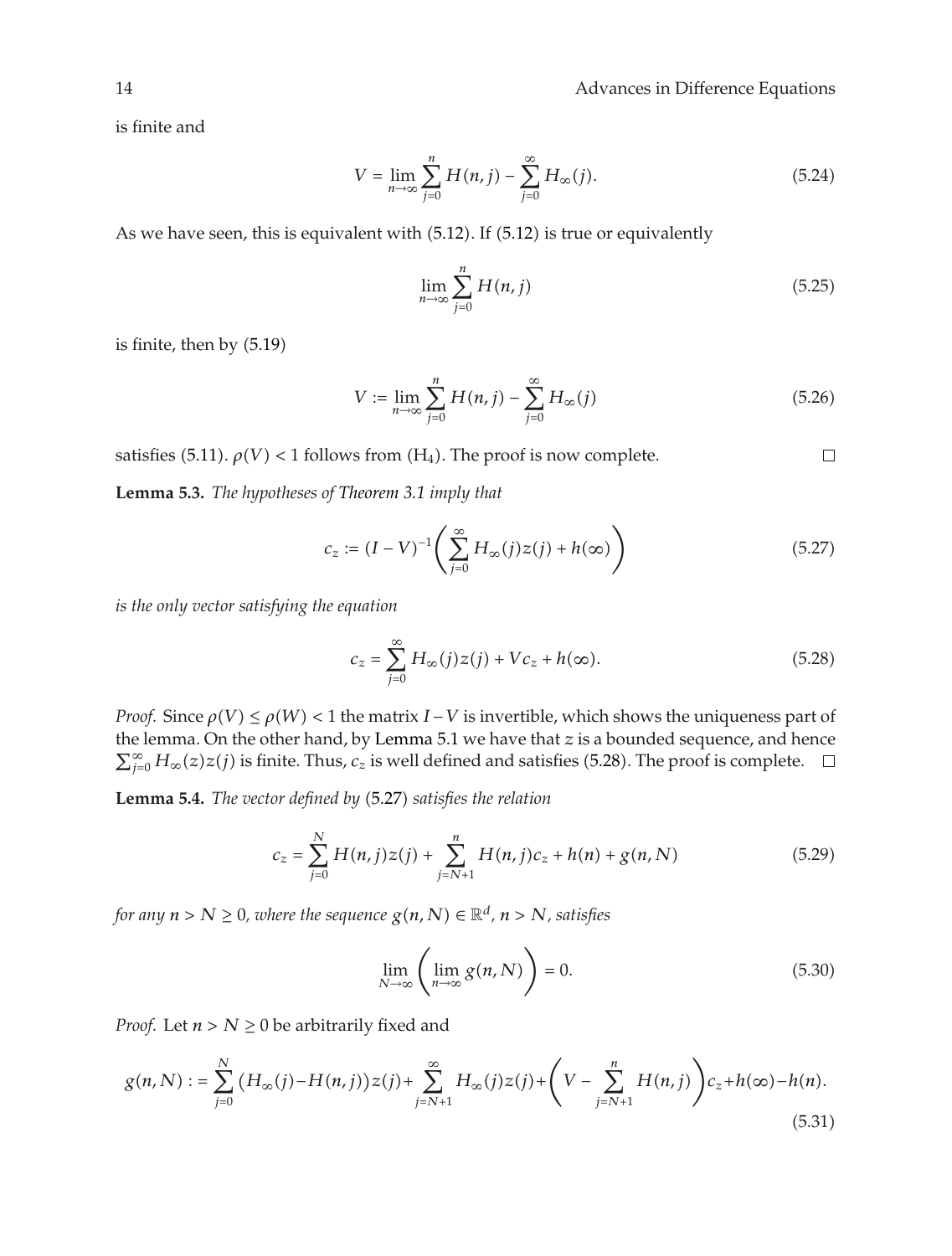But under the hypotheses of Theorem 3.1 we find

$$
\limsup_{n \to \infty} |g(n, N)| \le \sum_{j=0}^{N} \lim_{n \to \infty} |H_{\infty}(j) - H(n, j)| |z(j)| + \sum_{j=N+1}^{\infty} |H_{\infty}(j)| |z(j)|
$$
  
+ 
$$
\limsup_{n \to \infty} \left| V - \sum_{j=N+1}^{n} H(n, j) \right| |c_{z}| + \lim_{n \to \infty} |h(\infty) - h(n)|
$$
  
= 
$$
\sum_{j=N+1}^{\infty} |H_{\infty}(j)| |z(j)| + \limsup_{n \to \infty} \left| V - \sum_{j=N+1}^{n} H(n, j) \right| |c_{z}|, \quad N \ge 0.
$$
 (5.32)

Now, by Lemma 5.2

$$
\limsup_{N \to \infty} \left( \limsup_{n \to \infty} |g(n, N)| \right) \leq \lim_{N \to \infty} \sum_{j=N+1}^{\infty} |H_{\infty}(j)| |z(j)| + \lim_{N \to \infty} \left( \limsup_{n \to \infty} \left| V - \sum_{j=N+1}^{n} H(n, j) \right| |c_{z}| \right) = 0,
$$
\n(5.33)

and hence (5.30) holds. On the other hand, it can be easily seen that by the above definition of  $g(n, N)$  the relation (5.29) also holds. The proof is complete.  $\Box$ 

Now, we prove Theorem 3.1.

*Proof.* Let  $n > N \geq 0$  be arbitrarily fixed. Then, (3.1) can be written in the form

$$
z(n+1) = \sum_{i=0}^{N} H(n,i)z(i) + \sum_{i=N+1}^{n} H(n,i)z(i) + h(n).
$$
 (5.34)

Subtracting (5.29) from the above equation, we get

$$
z(n+1) - c_z = \sum_{i=N+1}^{n} H(n,i) (z(i) - c_z) - g(n,N), \quad n > N \ge 0.
$$
 (5.35)

On the other hand, by Lemma 5.1,  $z := (z(n))_{n \geq 0}$  is bounded and hence

$$
\eta := \limsup_{n \to \infty} |z(n) - c_z| \tag{5.36}
$$

is finite. Let  $\epsilon > 0$  be arbitrarily fixed and  $e := (1, \ldots, 1)^T$ . Then there is an  $N_0 \ge 0$  such that

$$
|z(n) - c_z| \le \eta + \epsilon e, \quad n \ge N_0. \tag{5.37}
$$

Thus,  $(5.35)$  yields

$$
\left| z(n+1) - c_z \right| \leq \sum_{i=N+1}^{n} \left| H(n,i) \right| (\eta + \epsilon e) + \left| g(n,N) \right|, \quad n > N \geq N_0.
$$
 (5.38)

From this it follows:

$$
\eta = \limsup_{n \to \infty} |z(n) - c_z| \le \limsup_{n \to \infty} \sum_{i=N+1}^n |H(n,i)| (\eta + \epsilon e) + \limsup_{n \to \infty} |g(n,N)|, \quad N \ge N_0. \tag{5.39}
$$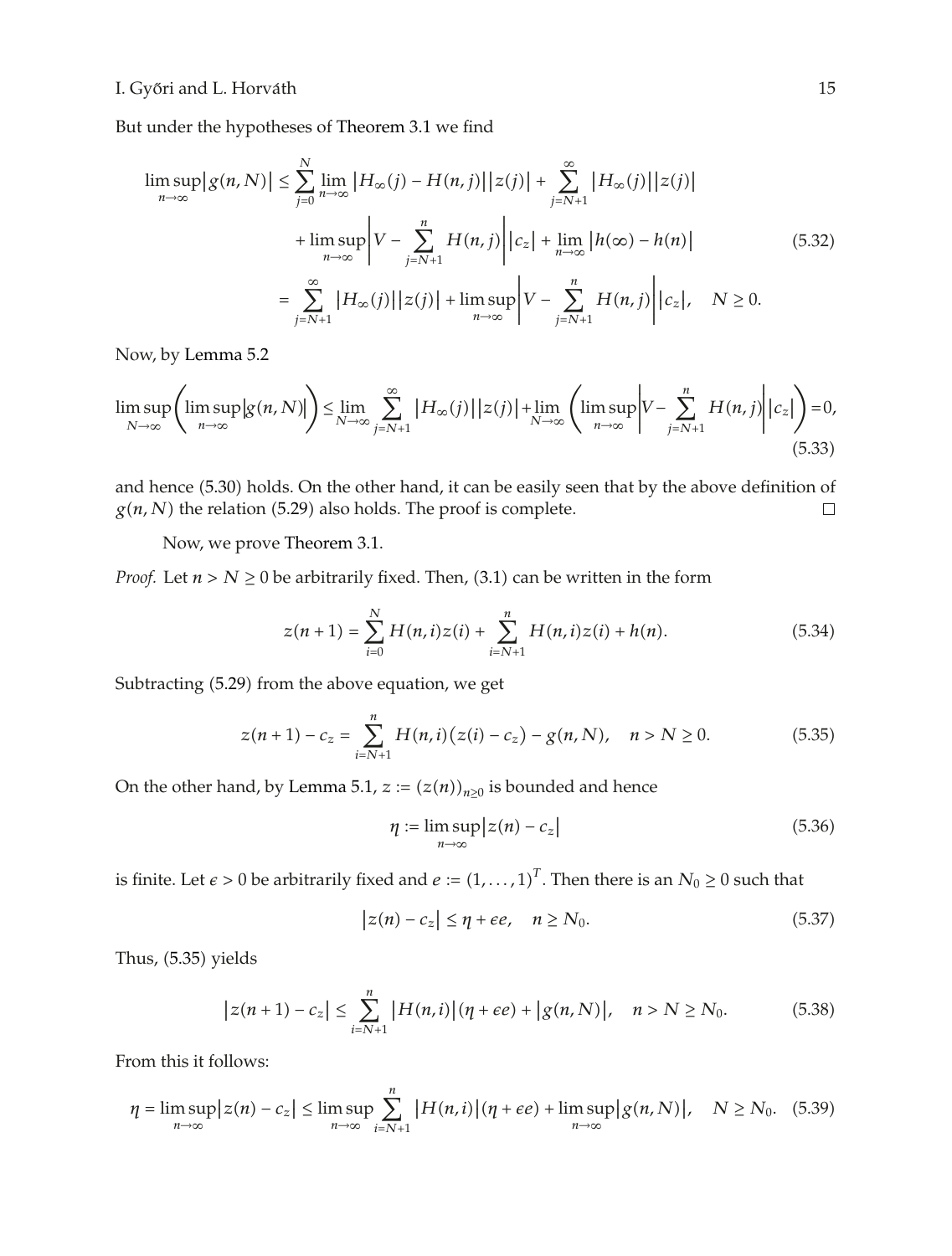Thus,

$$
\eta \leq \lim_{N \to \infty} \left( \limsup_{n \to \infty} \sum_{i=N+1}^{n} |H(n,i)| \right) (\eta + \epsilon e) + \lim_{N \to \infty} \left( \limsup_{n \to \infty} |g(n,N)| \right), \tag{5.40}
$$

and hence Lemma 5.4 implies that

$$
\eta \le W(\eta + \epsilon e). \tag{5.41}
$$

Since *W* is a nonnegative matrix with  $\rho(W) < 1$ , we have that  $(I - W)^{-1} \geq O$ . Thus,

$$
\eta \le (I - W)^{-1} W \epsilon e \longrightarrow 0, \quad \epsilon \longrightarrow 0+, \tag{5.42}
$$

and hence the proof of Theorem 3.1 is complete.

# *5.2. Proof of Theorem 3.3*

Theorem 3.3 will be proved after some preparatory lemmas.

In the next lemma, we show that  $(3.7)$  can be transformed into an equation of the form 3.1 by using the transformation

$$
z(n) = \lambda_0^{-n} x(\varphi)(n), \quad n \in \mathbb{Z}^+.
$$

**Lemma 5.5.** *Under the conditions of Theorem 3.3, the sequence*  $z : \mathbb{Z}^+ \rightarrow \mathbb{R}$  *defined by* (5.43) *satisfies* (3.1), where the sequences  $H : \{(n,i) \mid 0 \le i \le n\} \rightarrow \mathbb{R}$  and  $h : \mathbb{Z}^+ \rightarrow \mathbb{R}$  are defined by

$$
H(n, i) := -\lambda_0^{-1} \sum_{j=n-i+1}^{\infty} K(j) \lambda_0^{-j}, \quad 0 \le i \le n,
$$
\n(5.44)

$$
h(n) := \lambda_0^{-1} \sum_{i=0}^n \lambda_0^{-i} \left( \sum_{j=-\infty}^{-1} K(i-j) \varphi(j) + g(i) \right) + \varphi(0), \quad n \in \mathbb{Z}^+.
$$
 (5.45)

*Proof.* Let  $z := (z(n))_{n \geq 0}$  be defined by (5.43). Then,

$$
x(\varphi)(n) = \lambda_0^n z(n), \quad n \in \mathbb{Z}^+.
$$
 (5.46)

Thus,

$$
\Delta x(\varphi)(n) = \lambda_0^{n+1} z(n+1) - \lambda_0^n z(n) = \lambda_0^{n+1} (z(n+1) - z(n)) + (\lambda_0^{n+1} - \lambda_0^n) z(n), \quad n \in \mathbb{Z}^+.
$$
 (5.47)

On the other hand, from  $(3.7)$  it follows:

$$
\Delta x(\varphi)(n) = Ax(\varphi)(n) + \sum_{j=0}^{n} K(n-j)x(\varphi)(j) + \sum_{j=-\infty}^{-1} K(n-j)\varphi(j) + g(n), \quad n \in \mathbb{Z}^+.
$$
 (5.48)

 $\Box$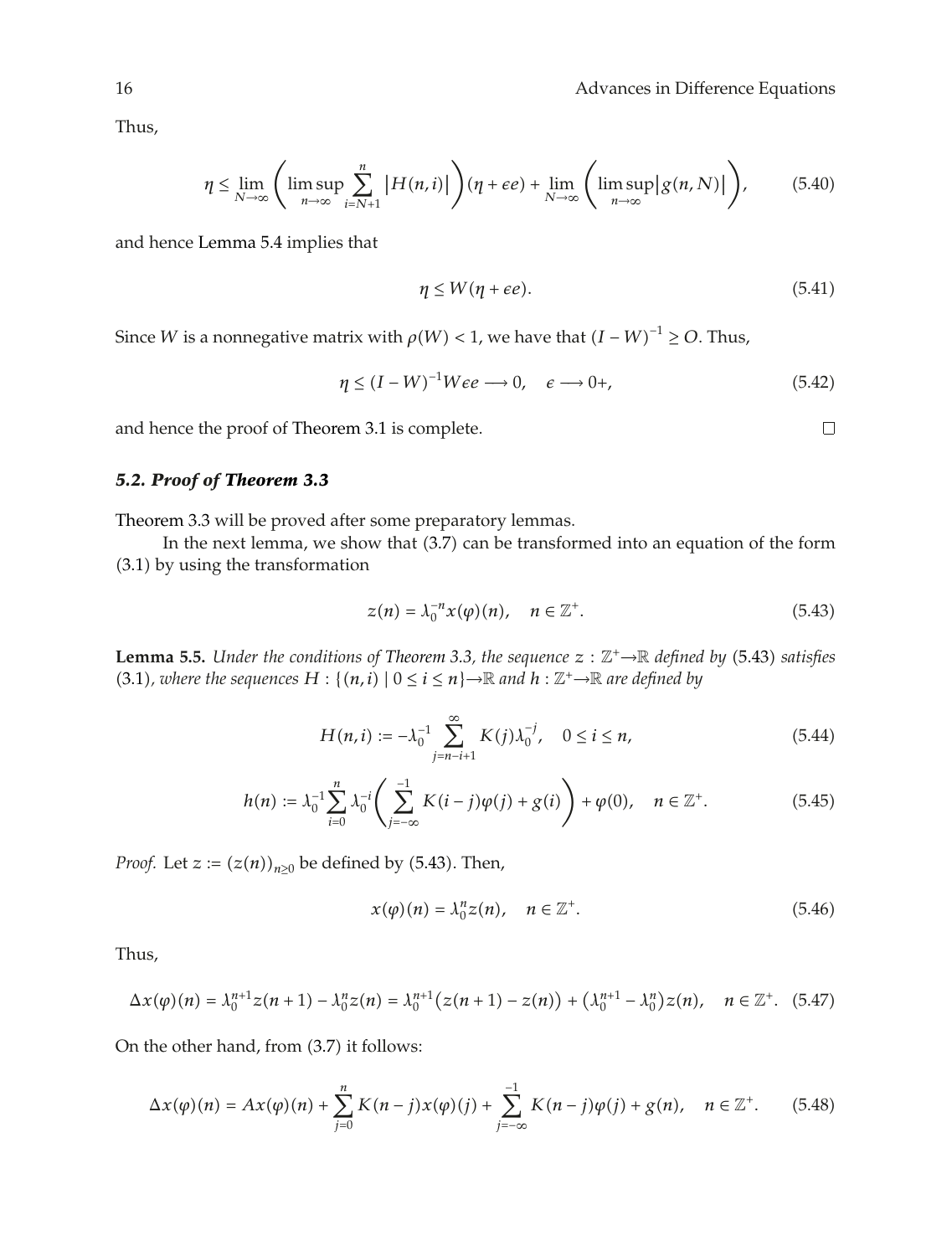Thus,

$$
\Delta z(n) = \lambda_0^{-(n+1)} \Delta x(\varphi)(n) + (\lambda_0^{-1} - 1)z(n)
$$
  
=  $\lambda_0^{-(n+1)} Ax(\varphi)(n) + (\lambda_0^{-1} - 1)z(n) + \lambda_0^{-(n+1)} \sum_{j=0}^n K(n-j)x(\varphi)(j)$   
+  $\lambda_0^{-(n+1)} \sum_{j=-\infty}^{-1} K(n-j)\varphi(j) + \lambda_0^{-(n+1)} g(n), \quad n \in \mathbb{Z}^+,$  (5.49)

and hence

$$
\Delta z(n) = (\lambda_0^{-1} A + \lambda_0^{-1} - 1) z(n) + \lambda_0^{-(n+1)} \sum_{j=0}^n K(n-j) \lambda_0^j z(j)
$$
  
+  $\lambda_0^{-(n+1)} \sum_{j=-\infty}^{-1} K(n-j) \varphi(j) + \lambda_0^{-(n+1)} g(n), \quad n \in \mathbb{Z}^+.$  (5.50)

But

$$
\sum_{i=0}^{n} \Delta z(i) = z(n+1) - z(0) = z(n+1) - \varphi(0), \quad n \in \mathbb{Z}^{+}.
$$
 (5.51)

Therefore,

$$
z(n+1) = (\lambda_0^{-1}A + \lambda_0^{-1} - 1) \sum_{i=0}^{n} z(i) + \sum_{i=0}^{n} \sum_{j=0}^{i} \lambda_0^{-(i+1)} K(i-j) \lambda_0^{j} z(j) + h(n), \quad n \in \mathbb{Z}^{+}, \qquad (5.52)
$$

where  $h : \mathbb{Z}^+ \rightarrow \mathbb{R}$  is defined in (5.45). By interchanging the order of the summation we get

$$
\sum_{i=0}^{n} \sum_{j=0}^{i} \lambda_0^{-(i+1)} K(i-j) \lambda_0^j z(j) = \sum_{j=0}^{n} \sum_{i=j}^{n} \lambda_0^{-(i+1)} K(i-j) \lambda_0^j z(j) = \lambda_0^{-1} \sum_{j=0}^{n} \sum_{i=0}^{n-j} \lambda_0^{-i} K(i) z(j)
$$
  
=  $\lambda_0^{-1} \sum_{i=0}^{n} \sum_{j=0}^{n-i} \lambda_0^{-j} K(j) z(i), \quad n \in \mathbb{Z}^+.$  (5.53)

This and (5.52) yield

$$
z(n+1) = \sum_{i=0}^{n} \left( \lambda_0^{-1} A + \lambda_0^{-1} - 1 + \lambda_0^{-1} \sum_{j=0}^{n-i} \lambda_0^{-j} K(j) \right) z(i) + h(n), \quad n \in \mathbb{Z}^+.
$$
 (5.54)

By using the definition  $\lambda_0$ , we have

$$
\lambda_0^{-1}\left(A+1-\lambda_0+\sum_{j=0}^{n-i}\lambda_0^{-j}K(j)\right)=-\lambda_0^{-1}\sum_{j=n-i+1}^{\infty}\lambda_0^{-j}K(j),\quad 0\leq i\leq n,\tag{5.55}
$$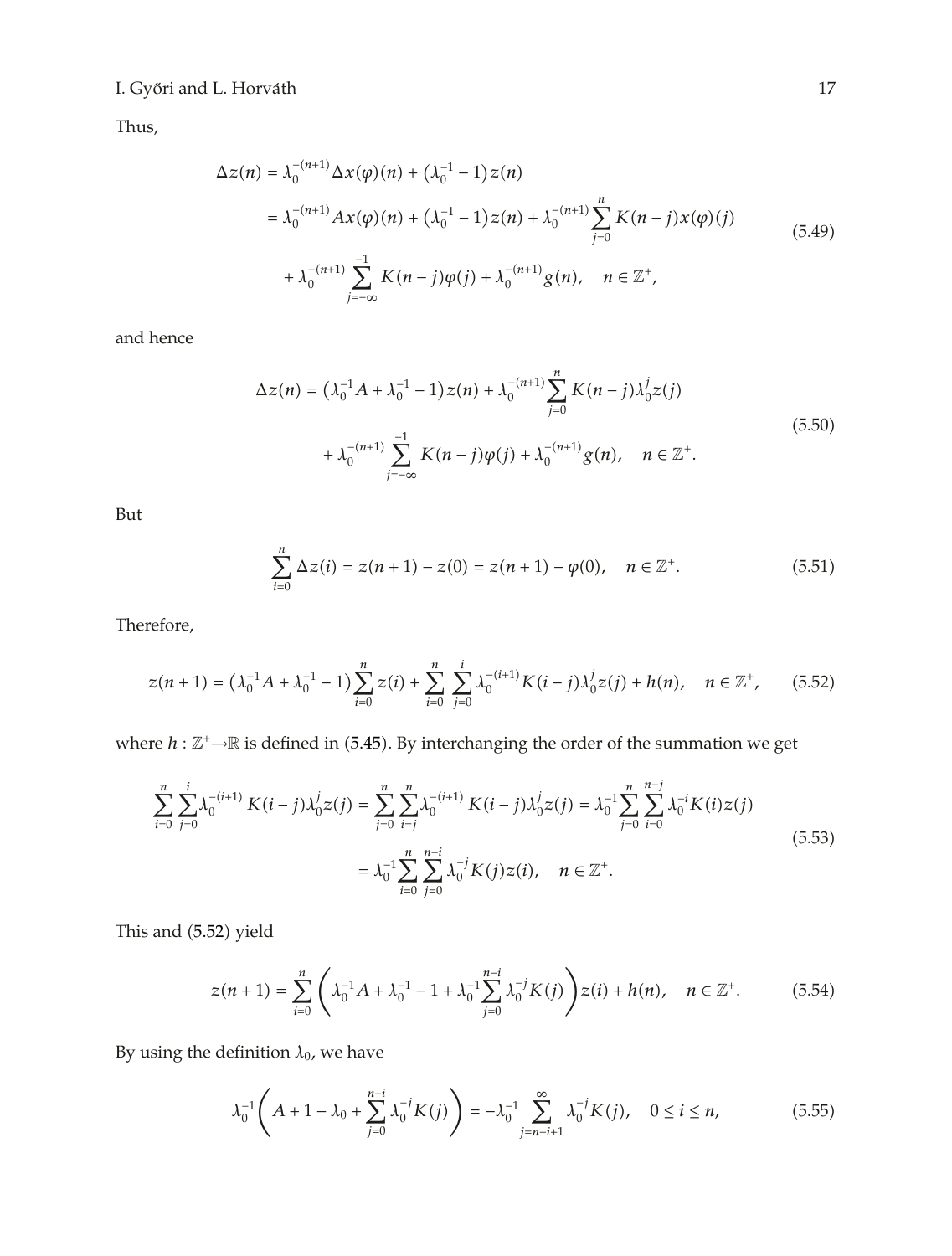$\Box$ 

and hence

$$
z(n+1) = \left(-\lambda_0^{-1} \sum_{i=0}^n \sum_{j=n-i+1}^\infty \lambda_0^{-j} K(j)\right) z(i) + h(n), \quad n \in \mathbb{Z}^+.
$$
 (5.56)

But by using the definition of  $H(n, i)$  in (5.44) the proof of the lemma is complete.

In the next lemma, we collect some properties of the function *G* defined in  $(3.13)$ .

**Lemma 5.6.** *Let*  $K : \mathbb{Z}^+ \to \mathbb{R}$  *be a sequence such that*  $K(n_0) \neq 0$  *for some*  $n_0 \geq 1$  *and* 

$$
r := \limsup_{n \to \infty} |K(n)|^{1/n} < \infty. \tag{5.57}
$$

*Then, the function G defined in* (3.13) has the following properties.

a *The series of functions*

$$
\sum_{i=1}^{\infty} i |K(i)| \mu^{-(i+1)}, \quad \mu > 0 \tag{5.58}
$$

*is convergent on*  $(r, \infty)$  *and it is divergent on*  $(0, r)$ *.* 

- (b)  $\lim_{\mu \to \infty} G(\mu) = 0$
- $(c)$   $\lim_{\mu \to r+} G(\mu) = G(r)$
- d *G is strictly decreasing.*
- (e) If  $G(r) \geq 1$ , then the equation  $G(\mu) = 1$  has a unique solution.

*Proof.* (a) The root test can be applied. (b) The series of functions (5.58) is uniformly convergent on  $[a, \infty)$  for every  $a > r$ , and this, together with  $\lim_{\mu \to \infty} \mu^{-(i+1)} = 0$   $(i \ge 1)$ , implies the result. (c) If  $G(r)$  is finite, then the series of functions (5.58) is uniformly convergent on  $[r, \infty)$ , hence *G* is continuous on  $[r, \infty)$ . Suppose now that  $G(r) = \infty$  and  $r > 0$ . Let  $c > 0$  be fixed and let  $i_0 \in \mathbb{Z}^+$  such that

$$
\sum_{i=1}^{i_0} i |K(i)| r^{-(i+1)} > c. \tag{5.59}
$$

Since

$$
\lim_{\mu \to r+} \sum_{i=1}^{i_0} i |K(i)| \mu^{-(i+1)} = \sum_{i=1}^{i_0} i |K(i)| r^{-(i+1)} > c,\tag{5.60}
$$

there is a  $\delta$  > 0 such that

$$
G(\mu) \ge \sum_{i=1}^{i_0} i |K(i)| \mu^{-(i+1)} > c,\tag{5.61}
$$

whenever  $\mu \in (r, r + \delta)$ , and this shows  $\lim_{\mu \to r+} G(\mu) = \infty$ . Finally, we consider the case  $r =$ 0. Then,  $\lim_{\mu \to r+} G(\mu) = \infty$  follows from the condition  $K(n_0) \neq 0$ . (d) The series of functions (5.58) can be differentiated term-by-term within  $(r, \infty)$ , and therefore  $G'(\mu) < 0$ ,  $\mu \in (r, \infty)$ . Together with (c) this gives the claim. (e) We have only to apply  $(d)$ , (c), and  $(b)$ . The proof is complete. $\Box$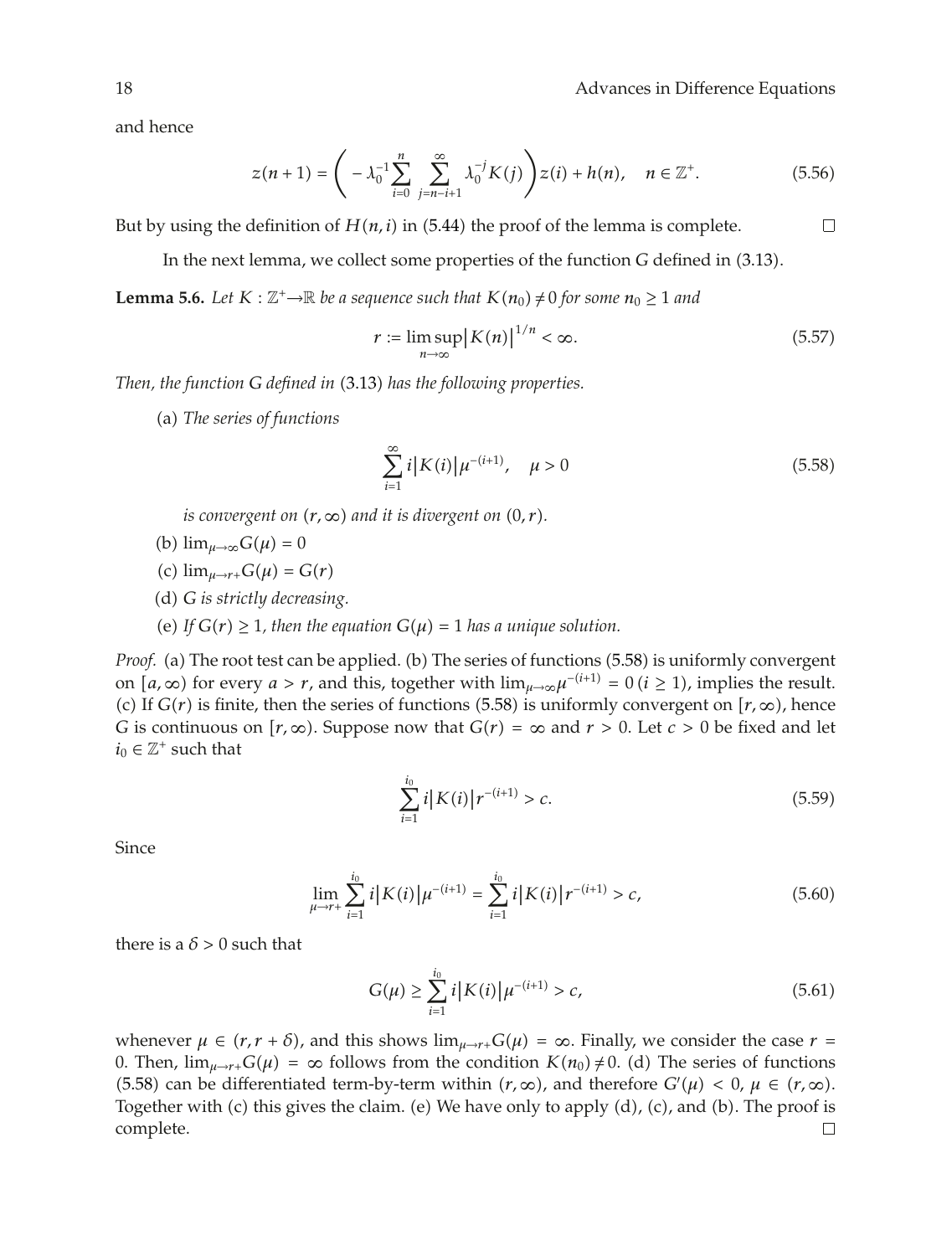We are now in a position to prove Theorem 3.3.

*Proof.* (a) Let  $K(n_0) = 0$  for all  $n \ge 1$ . Then, it is easy to see that there is a  $\lambda_0 \in \mathbb{R} \setminus \{0\}$  such that  $(3.10)$  holds if and only if  $(3.15)$  is true, and in this case  $(3.11)$  is also satisfied. Suppose  $K(n_0) \neq 0$  for some  $n \geq 1$ . Let *r* be finite. By the root test, the series

$$
\sum_{i=0}^{\infty} K(i) \mu^{-i}, \quad \sum_{i=0}^{\infty} (-1)^i K(i) \mu^{-i}, \quad \mu > 0
$$
\n(5.62)

are convergent for all  $\mu > r$ . Moreover, it can be easily verified that the series

$$
\sum_{i=0}^{\infty} K(i)r^{-i}, \qquad \sum_{i=0}^{\infty} (-1)^i K(i)r^{-i}
$$
 (5.63)

are absolutely convergent, whenever  $G(r)$  is finite. Define the functions  $F_i : D \rightarrow \mathbb{R}$   $(i = 1, 2)$  by

$$
F_1(\mu) := \mu - 1 - A - \sum_{i=0}^{\infty} K(i) \mu^{-i},
$$
  
\n
$$
F_2(\mu) := \mu + 1 + A + \sum_{i=0}^{\infty} (-1)^i K(i) \mu^{-i},
$$
\n(5.64)

where *D* :=  $[r, \infty)$  if  $G(r)$  is finite and *D* :=  $(r, \infty)$ , otherwise. The series of functions in (5.64) are uniformly convergent on  $[a, \infty)$  for every  $a \in D$ , hence  $F_1$  and  $F_2$  are continuous. Further,

$$
F'_{1}(\mu) = 1 + \sum_{i=1}^{\infty} iK(i)\mu^{-(i+1)} \ge 1 - \sum_{i=1}^{\infty} i|K(i)|\mu^{-(i+1)} = 1 - G(\mu), \quad \mu > r,
$$
  
\n
$$
F'_{2}(\mu) = 1 - \sum_{i=1}^{\infty} (-1)^{i}iK(i)\mu^{-(i+1)} \ge 1 - \sum_{i=1}^{\infty} i|K(i)|\mu^{-(i+1)} = 1 - G(\mu), \quad \mu > r.
$$
\n(5.65)

Let  $\mu_2 := \mu_1$  if  $G(r) \geq 1$ , and let  $\mu_2 := r$  if  $G(r) < 1$ . It now follows from the previous inequalities and Lemma  $5.6(d)$  that

$$
F'_{i}(\mu) > 0, \quad \mu > \mu_{2}, \quad i = 1, 2,
$$
\n<sup>(5.66)</sup>

and hence  $F_i$  ( $i = 1, 2$ ) is strictly increasing on  $[\mu_2, \infty)$ . It is immediate that  $\lim_{\mu \to \infty} F_i(\mu) = \infty$  ( $i =$ 1, 2). If (3.10) is hold for some  $\lambda_0 \in \mathbb{R} \setminus \{0\}$ , then the convergence of the series  $\sum_{i=0}^{\infty} K(i) \lambda_0^{-i}$ implies  $r < \infty$ . Suppose  $r < \infty$ . It is simple to see that there is a  $\lambda_0 \in \mathbb{R} \setminus \{0\}$  satisfying (3.10) if and only if either  $F_1(\lambda_0) = 0$  (in case  $\lambda_0 > 0$ ) or  $F_2(-\lambda_0) = 0$  (in case  $\lambda_0 < 0$ ). Moreover, the existence of a  $\lambda_0 \in \mathbb{R} \setminus \{0\}$  satisfying (3.11) is equivalent to either  $|\lambda_0| > \mu_1$  (in case  $G(r) \ge 1$ ) or  $|\lambda_0| \ge r$  (in case  $G(r) < 1$ ). Now, the result follows from the properties of the functions  $F_i(i = 1, 2)$ . The proof of (a) is complete. (b) In virtue of Lemma 5.5 the proof of the theorem will be complete if we show that the sequences *H* and *h* satisfy the conditions  $(H_2)$ – $(H_5)$  in Section 3. Since the series  $\sum_{i=0}^{\infty} K(i) \lambda_0^{-i}$  is convergent,

$$
H_{\infty}(i) := \lim_{n \to \infty} H(n, i) = \lim_{n \to \infty} \left( -\lambda_0^{-1} \sum_{j=n-i+1}^{\infty} \lambda_0^{-j} K(j) \right) = 0, \quad i \in \mathbb{Z}^+, \tag{5.67}
$$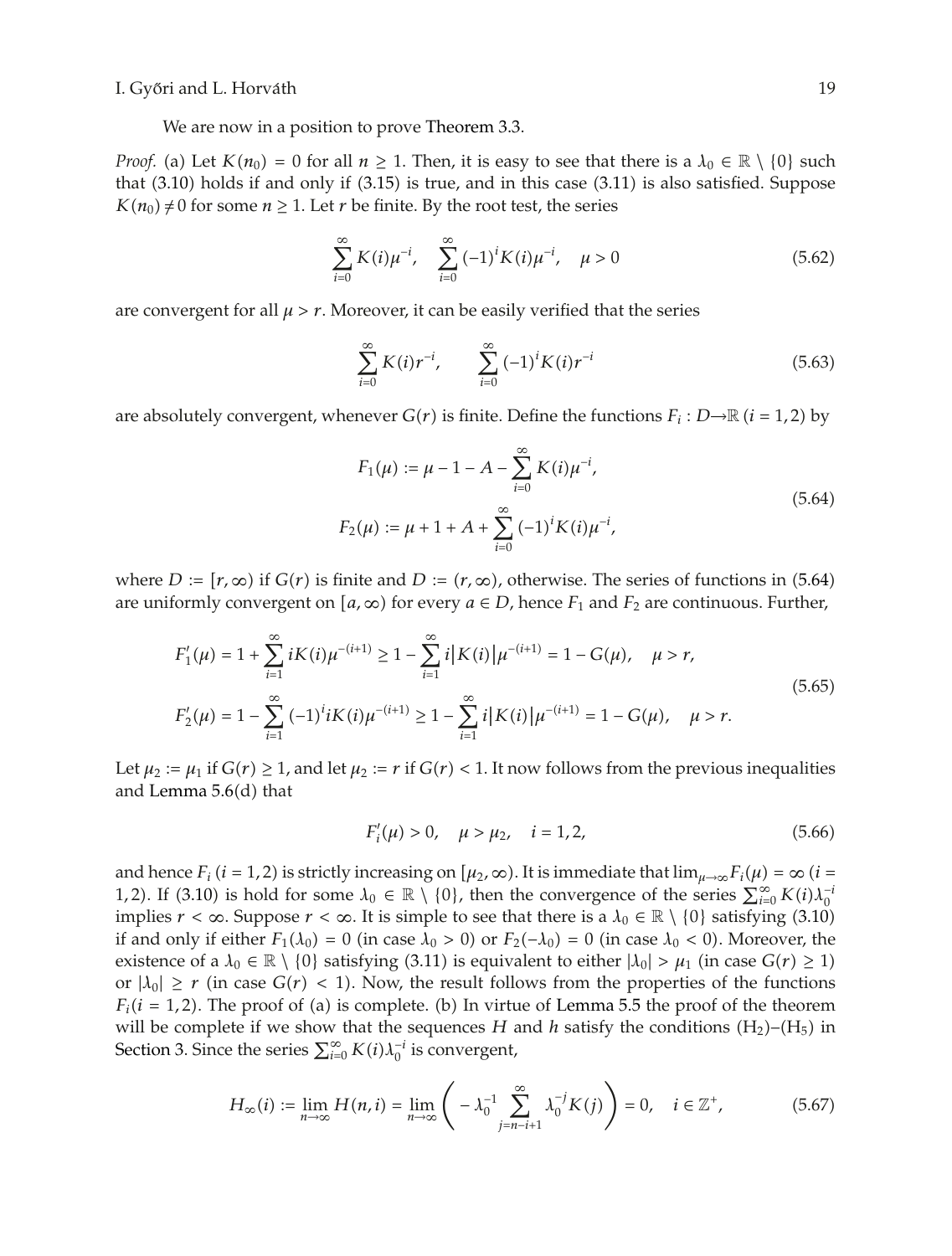and hence  $\sum_{i=0}^{\infty} |H_{\infty}(i)| = 0$ . Thus (H<sub>2</sub>) holds. Now, let  $n \ge N \ge 0$  and consider  $\sum_{i=N}^{n} |H(n, i)|$ . In fact

$$
\sum_{i=N}^{n} |H(n,i)| = \sum_{i=N}^{n} |\lambda_0|^{-1} \left| \sum_{j=n-i+1}^{\infty} \lambda_0^{-j} K(j) \right|
$$
  

$$
\leq \sum_{i=N}^{n} |\lambda_0|^{-1} \sum_{j=n-i+1}^{\infty} |\lambda_0|^{-j} |K(j)|
$$
  

$$
= \sum_{l=1}^{n-N+1} |\lambda_0|^{-1} \sum_{j=l}^{\infty} |\lambda_0|^{-j} |K(j)|.
$$
 (5.68)

Thus,

$$
\limsup_{n \to \infty} \sum_{i=N}^{n} |H(n,i)| \leq |\lambda_0|^{-1} \sum_{l=1}^{\infty} \sum_{j=l}^{\infty} |\lambda_0|^{-j} |K(j)|
$$
  

$$
= |\lambda_0|^{-1} \sum_{j=0}^{\infty} \sum_{l=1}^{j} |\lambda_0|^{-j} |K(j)|
$$
  

$$
= |\lambda_0|^{-1} \sum_{j=1}^{\infty} j |\lambda_0|^{-j} |K(j)| < 1.
$$
 (5.69)

Thus,

$$
W := \lim_{N \to \infty} \left( \limsup_{n \to \infty} \sum_{i=N}^{n} |H(n,i)| \right) \tag{5.70}
$$

is finite and  $\rho(W)$  < 1. In a similar way, one can easily prove that

$$
V = \lambda_0^{-1} \lim_{N \to \infty} \left( \lim_{n \to \infty} \sum_{i=N}^{n} H(n, i) \right) = \lambda_0^{-1} \sum_{j=1}^{\infty} j \lambda_0^{-j} K(j)
$$
 (5.71)

is also finite. It is also clear that

$$
h(\infty) = \lim_{n \to \infty} h(n) \tag{5.72}
$$

 $\Box$ 

is finite. Thus, by Theorem 3.1 we get that the limit

$$
c[\varphi] = \lim_{n \to \infty} z(n) = \lim_{n \to \infty} \lambda_0^{-n} x(\varphi)(n)
$$
 (5.73)

is finite and satisfies the required relation (3.22). The proof is now complete.

**Lemma 5.7.** *Let*  $K : \mathbb{Z}^* \to \mathbb{R}$  *be a sequence such that*  $K(n_0) \neq 0$  *for some*  $n_0 \geq 1$ *. Then, there is at most one*  $\lambda_0 \in \mathbb{C} \setminus \{0\}$  *satisfying* (3.10) *and* (3.11).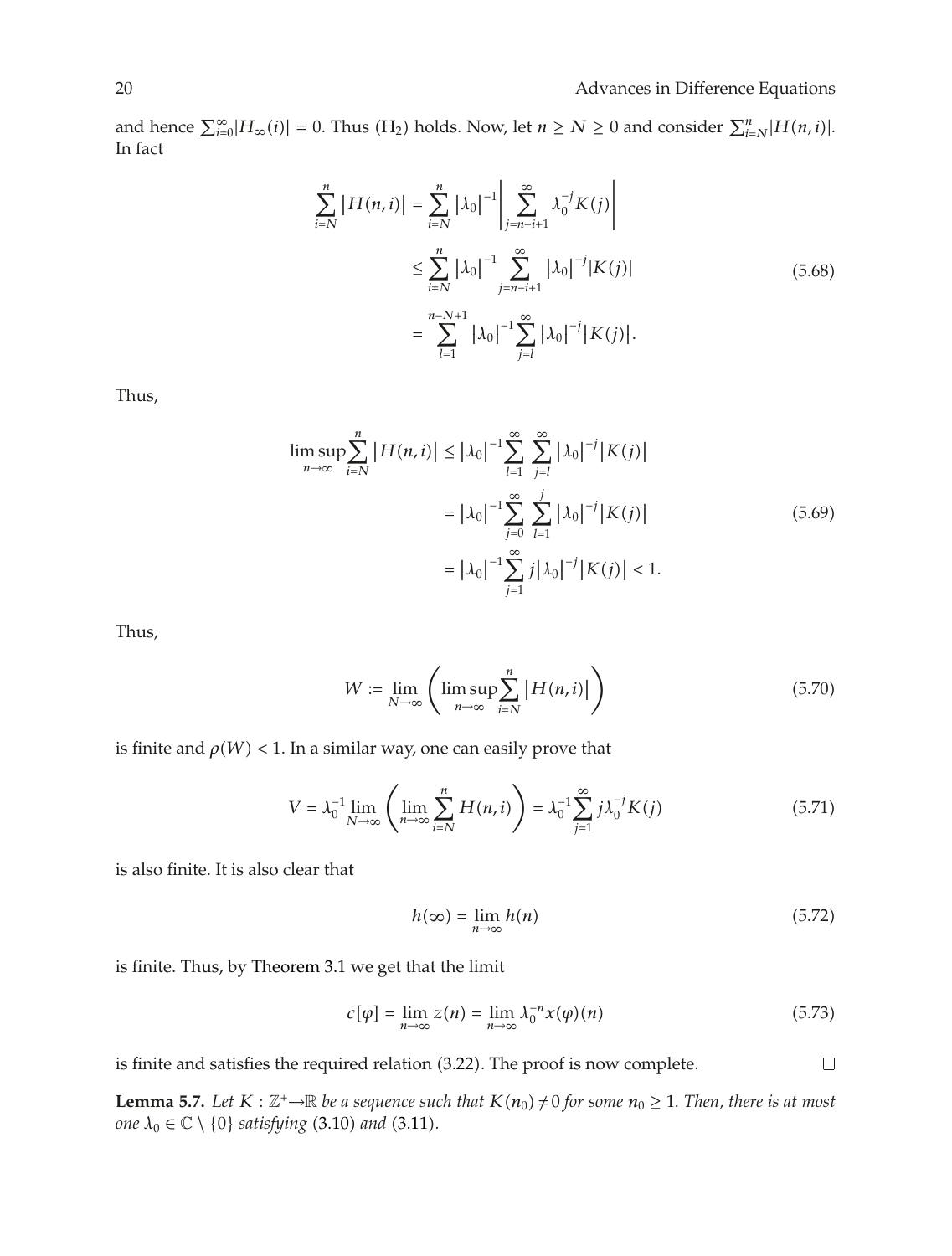*Proof.* Suppose on the contrary that there exist two different numbers from  $\mathbb{C} \setminus \{0\}$ , denoted by  $\lambda_0$  and  $\lambda_1$ , such that (3.10) and (3.11) hold. Then,

$$
\lambda_j = 1 + A + \sum_{i=0}^{\infty} K(i) \left(\frac{1}{\lambda_j}\right)^i, \quad j = 0, 1,
$$
\n(5.74)

$$
\sum_{i=1}^{\infty} i |K(i)| |\lambda_j|^{-(i+1)} < 1, \quad j = 0, 1.
$$
 (5.75)

It follows from  $(5.74)$ , the mean value inequality and  $(5.75)$  that

$$
|\lambda_0 - \lambda_1| \le \sum_{i=1}^{\infty} i |K(i)| \left( \max\left(\frac{1}{|\lambda_0|}, \frac{1}{|\lambda_1|}\right) \right)^{i-1} \left| \frac{1}{|\lambda_0|} - \frac{1}{|\lambda_1|} \right|
$$
  
\n
$$
= \left( \max\left(\frac{1}{|\lambda_0|}, \frac{1}{|\lambda_1|}\right) \right)^{-2} \sum_{i=1}^{\infty} i |K(i)| \left( \max\left(\frac{1}{|\lambda_0|}, \frac{1}{|\lambda_1|}\right) \right)^{i+1} \left| \frac{1}{|\lambda_0|} - \frac{1}{|\lambda_1|} \right| \tag{5.76}
$$
  
\n
$$
< \left( \max\left(\frac{1}{|\lambda_0|}, \frac{1}{|\lambda_1|}\right) \right)^{-2} \left| \frac{1}{|\lambda_0|} - \frac{1}{|\lambda_1|} \right| \le ||\lambda_0| - |\lambda_1||,
$$

and this is a contradiction.

## **Acknowledgment**

This work was supported by Hungarian National Foundation for Scientific Research Grant no. K73274.

# **References**

- 1 R. P. Agarwal, *Difference Equations and Inequalities: Theory, Methods, and Application*, vol. 228 of *Monographs and Textbooks in Pure and Applied Mathematics*, Marcel Dekker, New York, NY, USA, 2nd edition, 2000.
- 2 S. Elaydi, *An Introduction to Difference Equations*, Undergraduate Texts in Mathematics, Springer, New York, NY, USA, 3rd edition, 2005.
- 3 W. G. Kelley and A. C. Peterson, *Difference Equations: An Introduction with Application*, Academic Press, Boston, Mass, USA, 1991.
- [4] V. B. Kolmanovskii, E. Castellanos-Velasco, and J. A. Torres-Muñoz, "A survey: stability and boundedness of Volterra difference equations," *Nonlinear Analysis: Theory, Methods & Applications*, vol. 53, no. 7-8, pp. 861–928, 2003.
- 5 R. Medina, "Asymptotic behavior of Volterra difference equations," *Computers & Mathematics with Applications*, vol. 41, no. 5-6, pp. 679–687, 2001.
- 6 R. Medina and M. I. Gil, "The freezing method for abstract nonlinear difference equations," *Journal of Mathematical Analysis and Applications*, vol. 330, no. 1, pp. 195–206, 2007.
- 7 Y. Song and C. T. H. Baker, "Admissibility for discrete Volterra equations," *Journal of Difference Equations and Applications*, vol. 12, no. 5, pp. 433–457, 2006.
- [8] R. P. Agarwal and M. Pituk, "Asymptotic expansions for higher-order scalar difference equations," *Advances in Difference Equations*, vol. 2007, Article ID 67492, 12 pages, 2007.
- 9 L. Berezansky and E. Braverman, "On exponential dichotomy, Bohl-Perron type theorems and stability of difference equations," *Journal of Mathematical Analysis and Applications*, vol. 304, no. 2, pp. 511–530, 2005.

 $\Box$